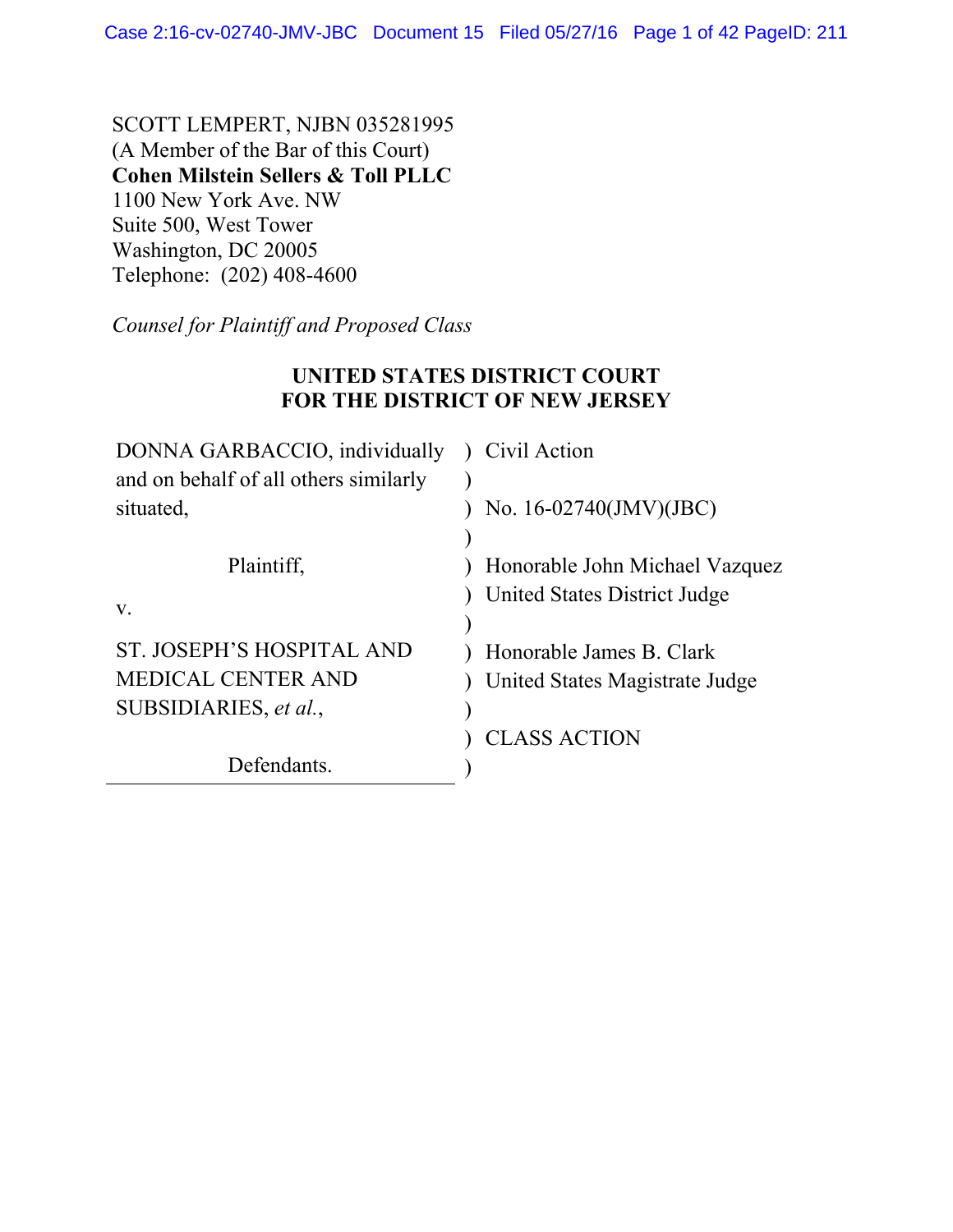|                            | Civil Action                   |
|----------------------------|--------------------------------|
| MARY LYNNE BARKER, et. al, |                                |
|                            | No. 16-02748-JLL-JAD           |
| Plaintiffs,                |                                |
| V.                         | Honorable Jose L. Linares      |
|                            | United States District Judge   |
| ST. JOSEPH'S HEALTHCARE    |                                |
| SYSTEM, INC., et al.,      | Honorable Joseph A. Dickson    |
|                            | United States Magistrate Judge |
| Defendants.                |                                |
|                            | <b>CLASS ACTION</b>            |
|                            |                                |
|                            |                                |

# **PLAINTIFF'S MEMORANDUM OF LAW IN SUPPORT OF CONSOLIDATION AND APPOINTMENT OF LEAD PLAINTIFF AND CO-LEAD COUNSEL**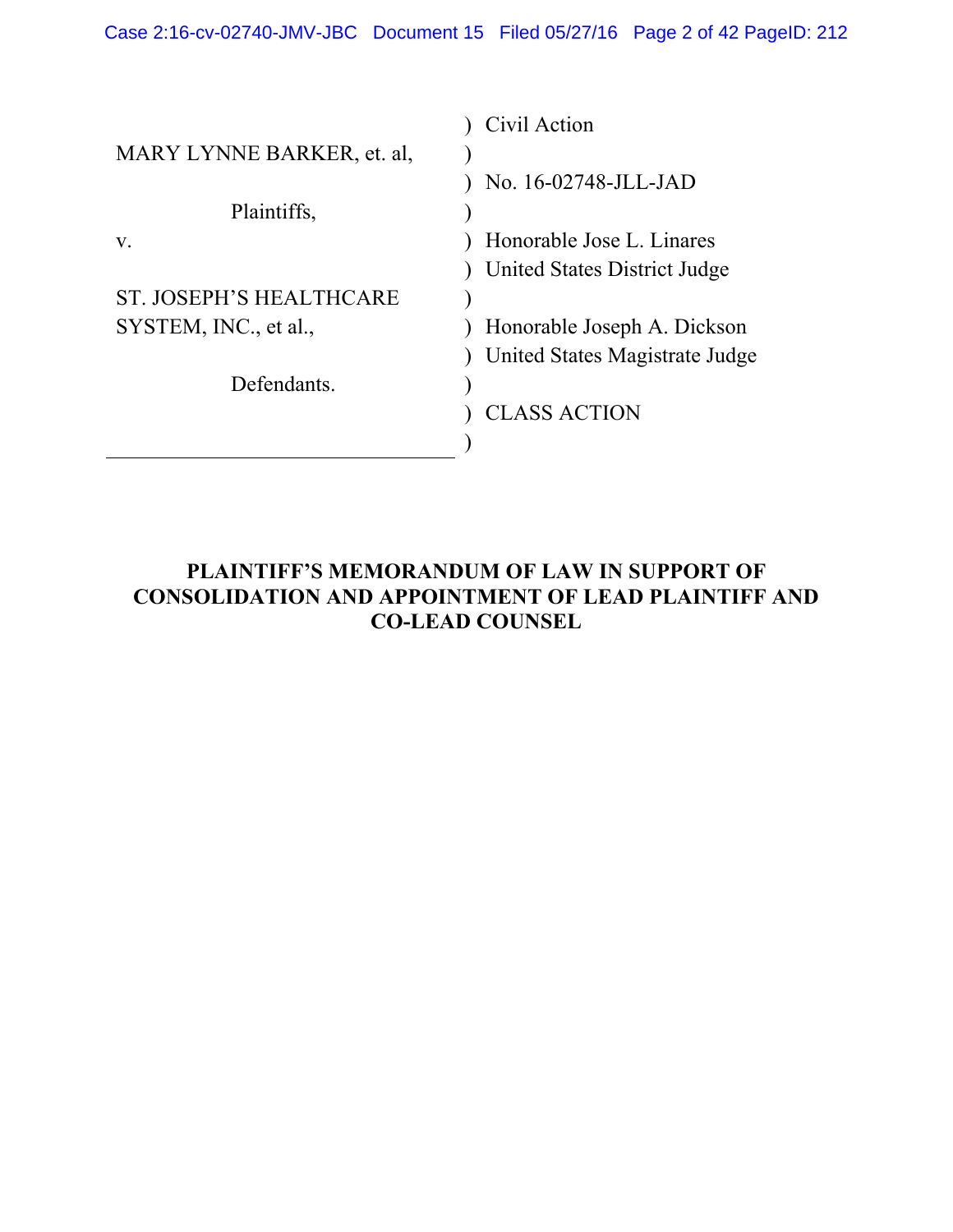# **TABLE OF CONTENTS**

# **Page**

| 1. Appointment of Cohen Milstein and Keller Rohrback as Interim                                                           |  |
|---------------------------------------------------------------------------------------------------------------------------|--|
| 2. Proposed Interim Co-Lead Counsel Are Best Qualified Under the                                                          |  |
| 3. Substantial Pre- and Post-Filing Work Performed by Cohen<br>Milstein and Keller Rohrback Supports Their Appointment as |  |
| 4. Counsel for Plaintiff Garbaccio Have the ERISA Experience and                                                          |  |
| 5. Counsel for Plaintiff Garbaccio Have the Resources Necessary to                                                        |  |
|                                                                                                                           |  |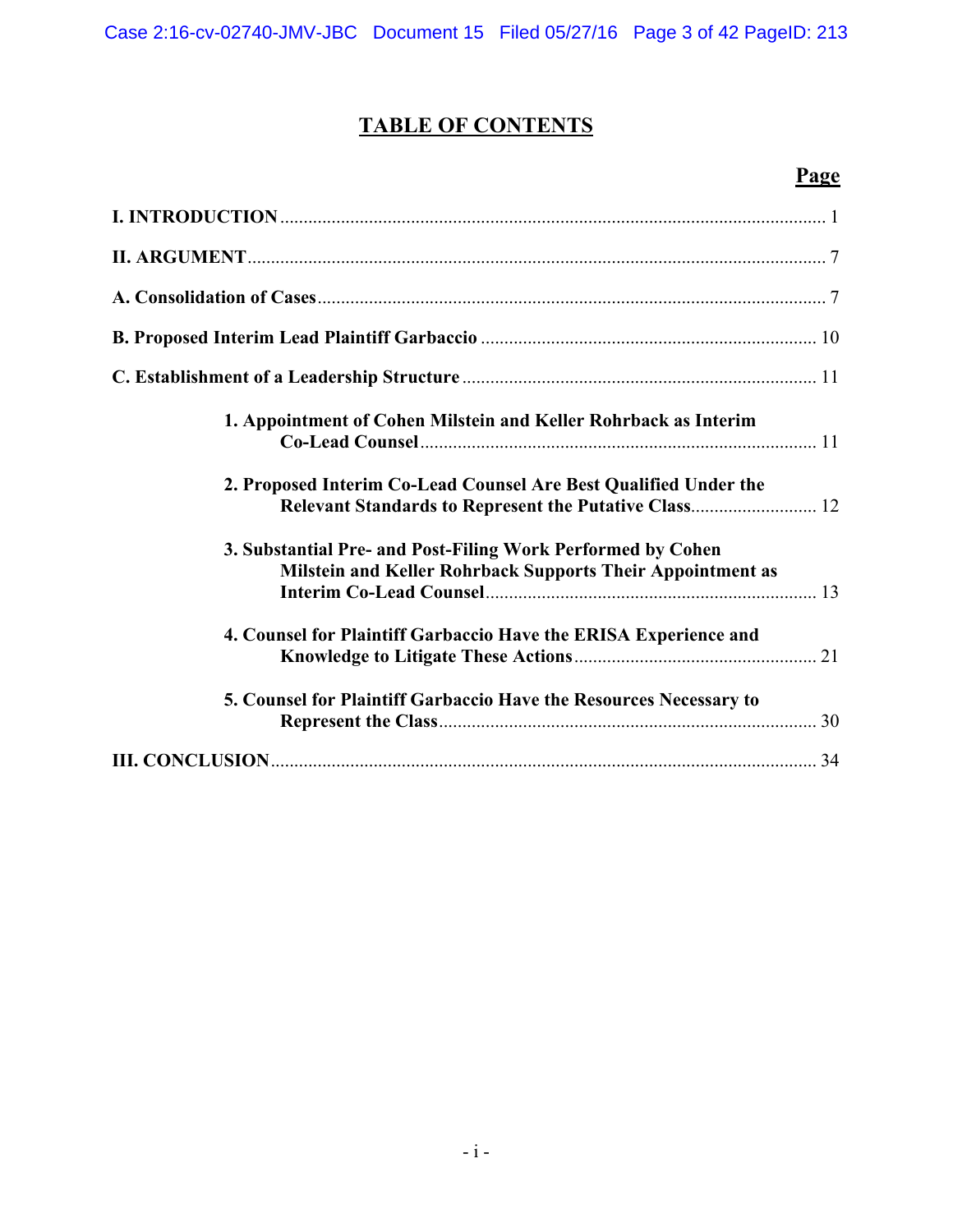## **TABLE OF AUTHORITIES**

| <b>CASES</b>                                                                                        | Page(s) |
|-----------------------------------------------------------------------------------------------------|---------|
| Arnold v. E. Air Lines, Inc.,                                                                       |         |
| Brigiotta's Farmland Produce & Garden Ctr., Inc. v. United Potato<br>Growers of Idaho, Inc.,        |         |
| Carlin v. DairyAmerica, Inc.,                                                                       |         |
| Carver v. Presence Health Network,                                                                  |         |
| Chavies v. Catholic Health East,                                                                    |         |
| Dring v. Faust,                                                                                     |         |
| Feather v. SSM Health,                                                                              |         |
| Good v. Am. Water Works Co., Inc.,                                                                  |         |
| Griffith v. Providence Health,                                                                      |         |
| Jewett v. Franciscan Alliance, Inc.,                                                                |         |
| Joe Hand Promotions, Inc. v. Dock St. Enters., Inc.,                                                |         |
| Kaminske v. JP Morgan Chase Bank N.A.,<br>Nos. 09-00918, 09-6352, 2011 WL 521338 (C.D. Cal. Jan. 3, |         |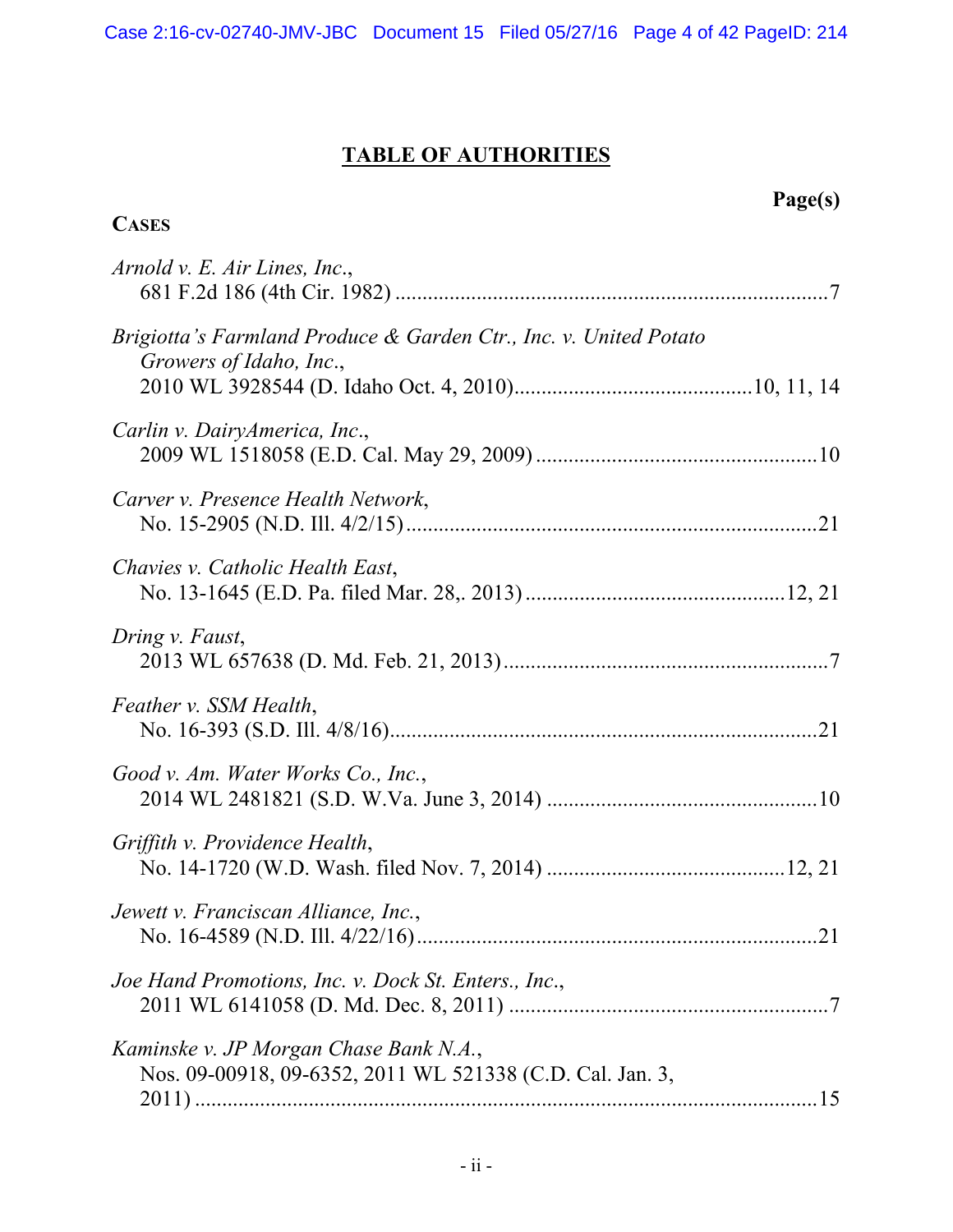| Kaplan v. Saint Peter's Healthcare Sys.,<br>No. 13-2941, 2014 WL 1284854 (D.N.J. Mar. 31, 2014) 12, 13, 21 |
|------------------------------------------------------------------------------------------------------------|
| Kaplan v. Saint Peter's Healthcare Sys.,                                                                   |
| Lann v. Trinity Health Corp.,                                                                              |
| Medina v. Catholic Health Initiatives,                                                                     |
| Miller v. Beazer Homes USA, Inc.,<br>No. 07-00952, 2007 WL 3005332 (N.D. Ga. Oct. 11, 2007)15              |
| In re Mills Corp.,<br>No. Civ.A. 1:06-77, 2006 WL 2035391 (E.D. Va. May 30, 2006)16                        |
| In re Municipal Derivatives Antitrust Litig.,                                                              |
| In re Oreck Corp. Halo Vacuum and Air Purifiers Mktg. and Sales<br>Pracs. Litig.,                          |
| Outten v. Wilmington Tr. Corp.,                                                                            |
| Overall v. Ascension,                                                                                      |
| Owens v. St. Anthony Medical Center,                                                                       |
| In re Protected Vehicles, Inc.,                                                                            |
| Rollins v. Dignity Health,                                                                                 |
| Rollins v. Dignity Health,<br>No. 13-1450, 2014 WL 6693891 (N.D. Cal. Filed Apr. 1, 2013) 12, 13 21        |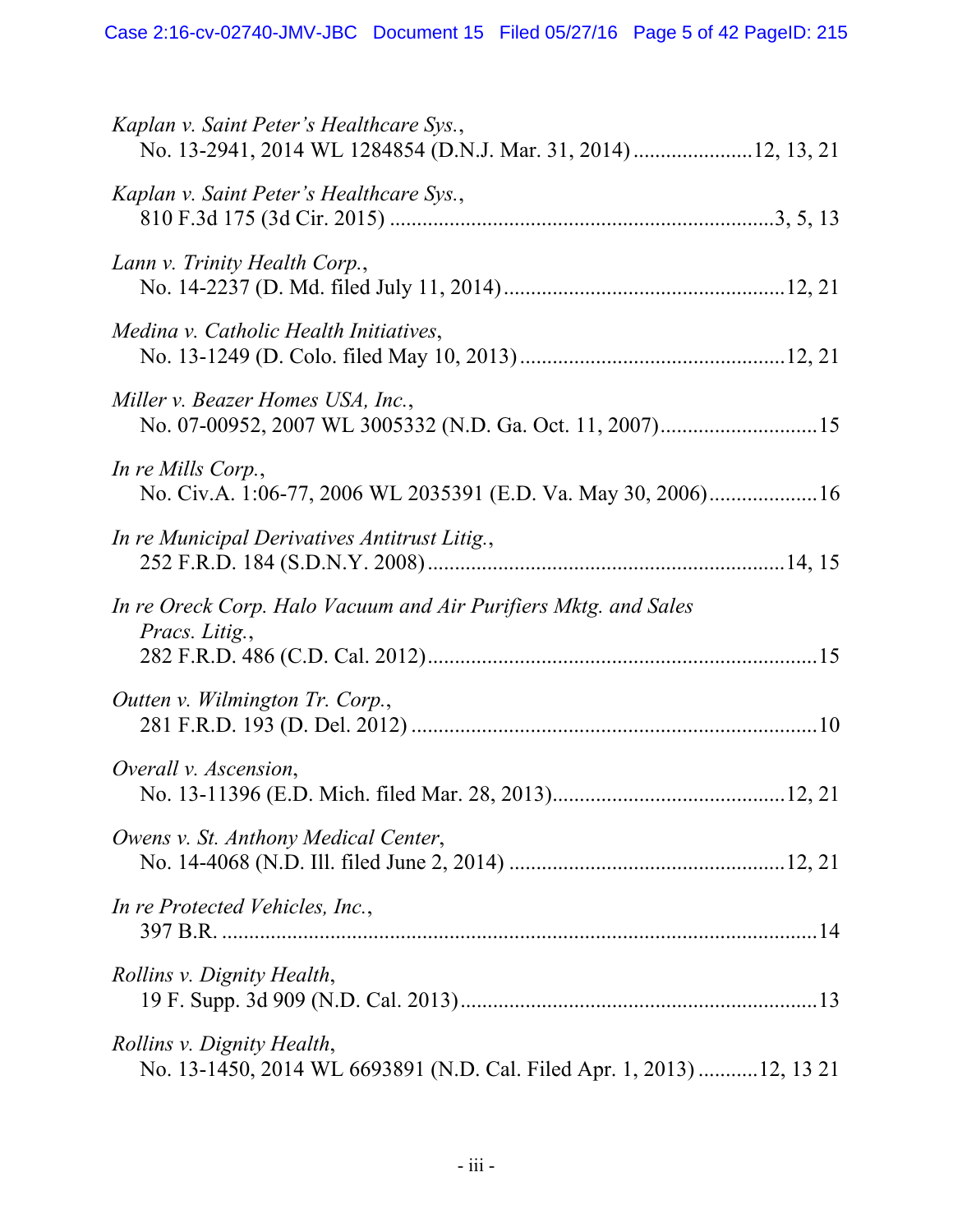| In re Shop-Vac Mktg. & Sales Pracs. Litig.,<br>MDL No. 2380, 2013 WL 183855 (M.D. Pa. Jan. 17, 2013)15 |  |
|--------------------------------------------------------------------------------------------------------|--|
| Smith v. OSF Healthcare System,                                                                        |  |
| Stapleton v. Advocate Health Care Network,                                                             |  |
| Stapleton v. Advocate Health Care Network,                                                             |  |
| In re Terazosin Hydrochloride Antitrust Litig.,                                                        |  |
| Thorkelson v. Publ'g House of Evangelical Lutheran Church in<br>America,                               |  |
| In re Titanium Dioxide Antitrust Litig.,                                                               |  |
| US Airline Pilots Ass'n v. Velez,                                                                      |  |
| <i>Walker v. Discover Fin. Servs.,</i><br>No. 10-06994, 2011 WL 2160889 (N.D. Ill. May 26, 2011) 15    |  |
| In re WorldCom, Inc. ERISA Litig.,<br>No. 02 Civ. 4816(DLC), 2004 WL 2338151 (S.D.N.Y. Oct. 18,        |  |
| <b>STATUTES</b>                                                                                        |  |
|                                                                                                        |  |
| <b>OTHER AUTHORITIES</b>                                                                               |  |
| 9A C. Wright & A. Miller, Federal Practice & Procedure: Civil §                                        |  |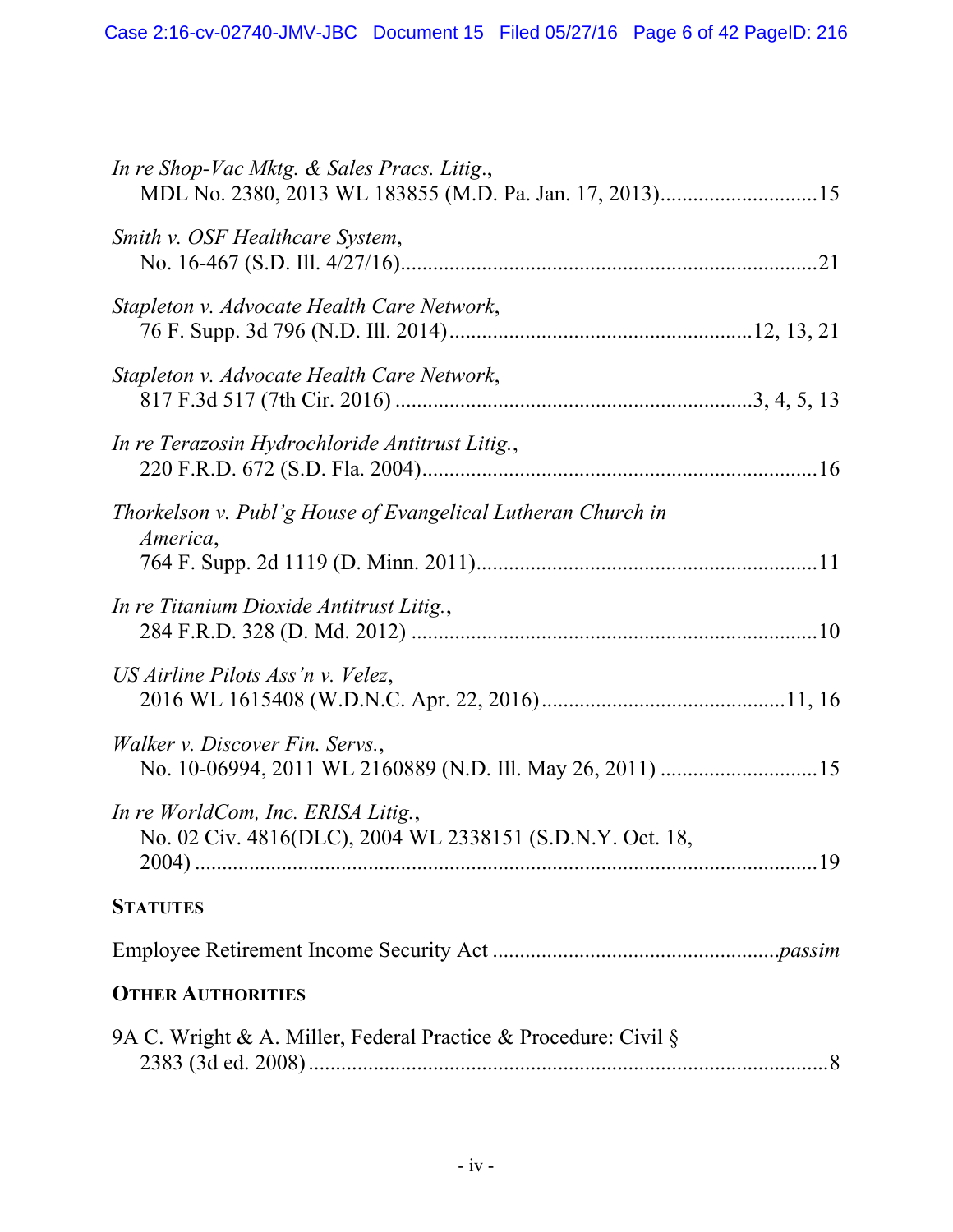| 5 James Wm. Moore et al., Moore's Federal Practice § 23.120 [3][a] |  |
|--------------------------------------------------------------------|--|
|                                                                    |  |
|                                                                    |  |
|                                                                    |  |
|                                                                    |  |
|                                                                    |  |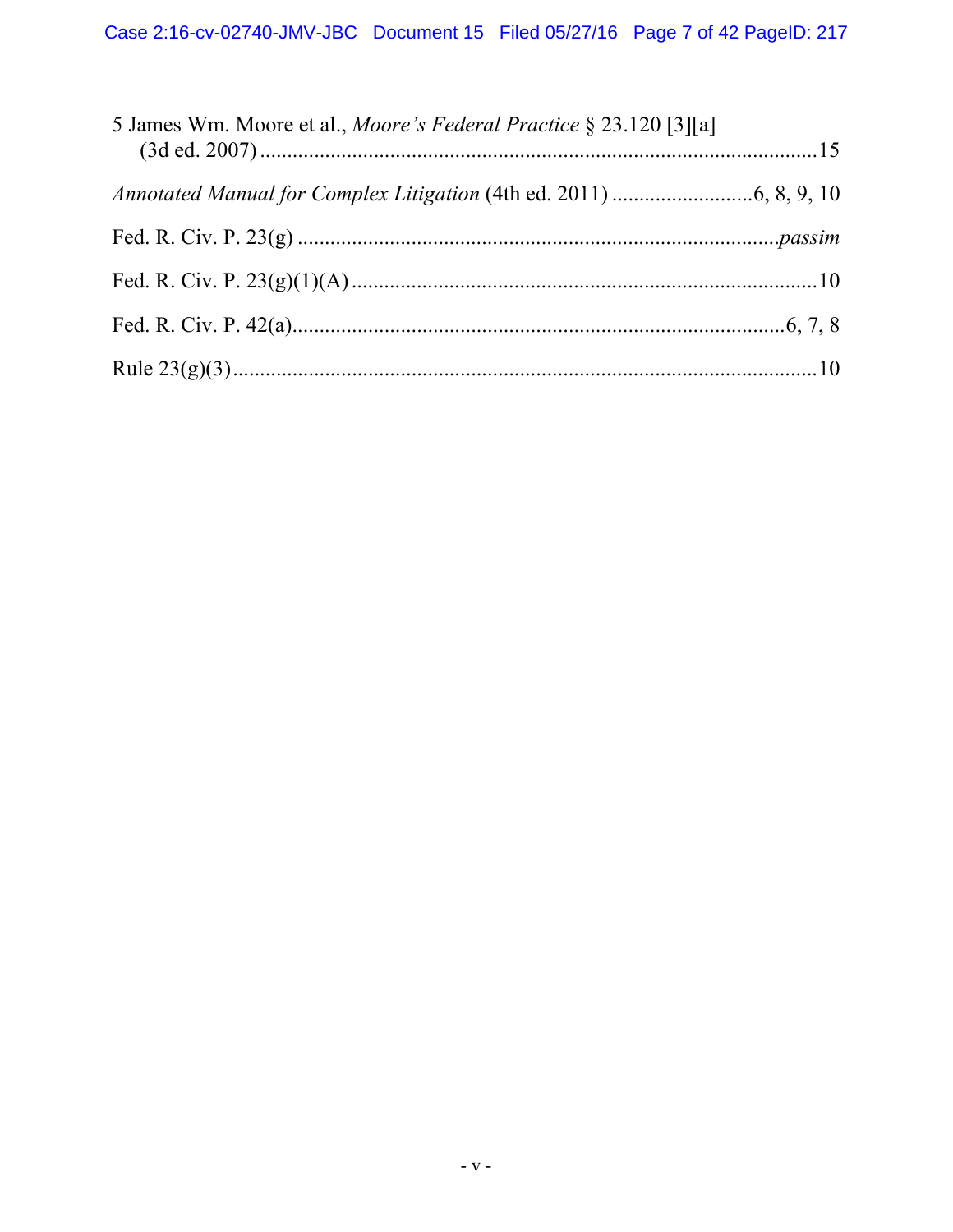Plaintiff, Donna Garbaccio, submits this Memorandum of Law in Support of Plaintiff's Motion to Consolidate ERISA Actions and to Appoint Interim Lead Plaintiff and Interim Co-Lead Counsel.

#### **I. INTRODUCTION**

Plaintiff Donna Garbaccio, through her counsel Cohen Milstein Sellers and Toll, PLLC ("Cohen Milstein") and Keller Rohrback L.L.P. ("Keller Rohrback") initiated the present ERISA class action on May 13, 2016, against St. Joseph's Hospital and Medical Center, St. Joseph's Hospital and Medical Center Pension Plan, and St. Joseph's Healthcare System, Inc. ("St. Joseph's") (collectively "Defendants") and other John and Jane Doe defendants. Class Action Compl. ("Garbaccio Compl."), ECF No. 1. The class action is brought on behalf of all participants and beneficiaries of St. Joseph's Hospital and Medical Center Pension Plan (the "Plan"). The Plan purports to be a "Church Plan," which is largely exempt from the Employee Retirement Income Security Act ("ERISA"), the federal statute that regulates virtually all private sector pension plans in the United States. Plaintiff Garbaccio brought this action because, in reality, the Plan does not meet the statutory requirements to be a Church Plan, and thus must be brought into compliance with ERISA.

Garbaccio's complaint seeks declaratory and other relief on behalf of over 5,000 employees of the St. Joseph's Plan who are currently not receiving the many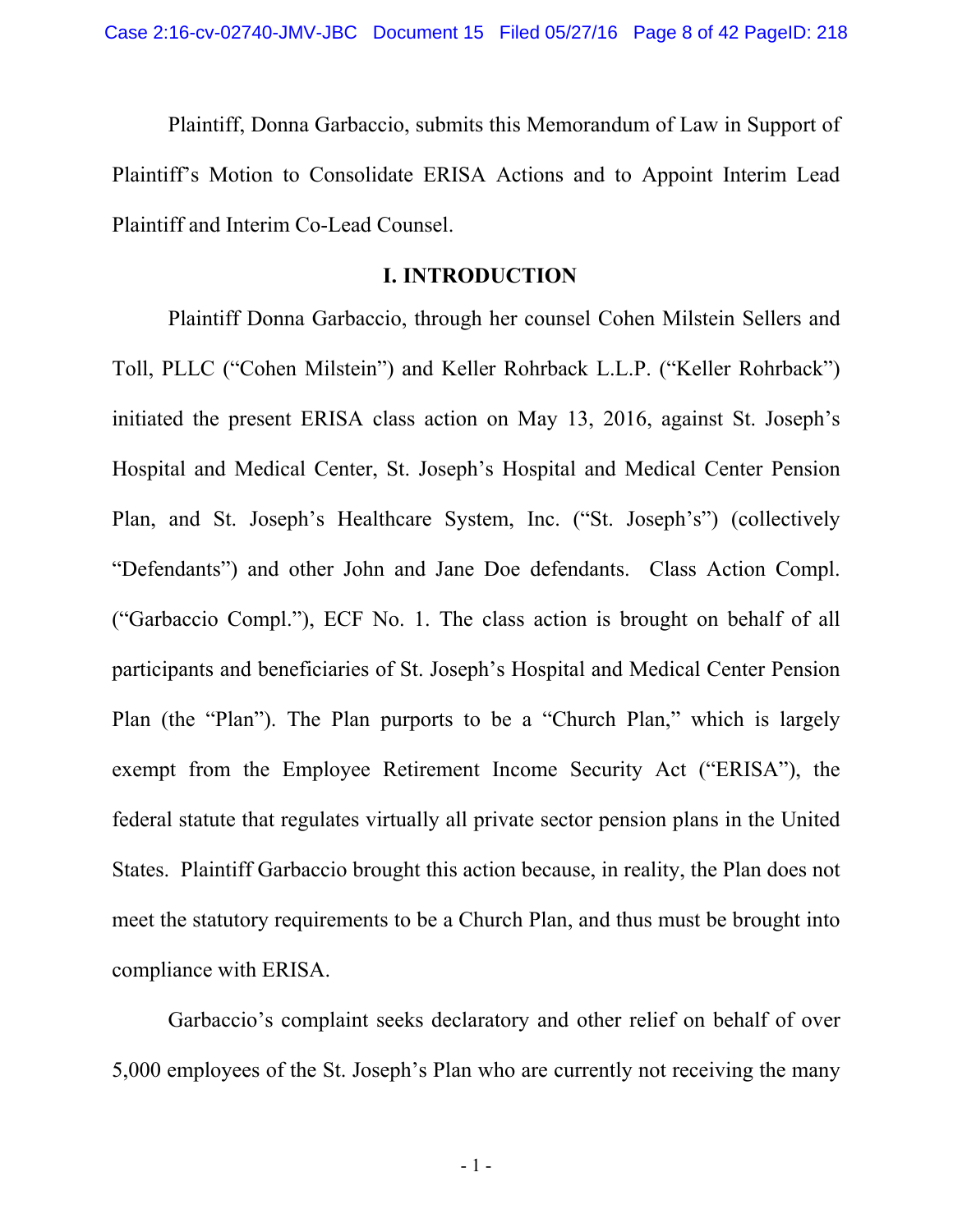ERISA protections they are entitled to, including the requirement that Defendants: (i) fund the Plan based on ERISA's minimum funding requirements; (ii) pay PBGC premiums which will give participants the benefit of government backstop should the Plan itself not have sufficient assets to pay benefits; and (iii) send all ERISA mandated notices to participants, including disclosures regarding the value of the participants vested benefits, the terms of the Plan and the funded status of the Plan. In total, Plaintiff Garbaccio's complaint asserts nine causes of action relating to Defendants' treatment of the Plan as a Church Plan.<sup>1</sup>

The week following Plaintiff Garbaccio's filing of her complaint, Plaintiffs Mary Lynne Barker, Anne Marie Dalio, and Dorothy Flar filed a second ERISA class action in this district alleging similar factual and legal allegations as set forth in the Garbaccio Complaint. *Barker v. St. Joseph's Healthcare System, Inc.*, 2:16 cv-02748-JLL-JAD (D.N.J. filed May 16, 2016) (the "Barker Action"). *See* Declaration of Karen L. Handorf in Support of Motion to Consolidate ("Handorf Decl.") at Exhibit 1 (attaching copy of the Barker Complaint).<sup>2</sup> However, the Barker Complaint alleges *only a subset* of the causes of action raised by Garbaccio. Barker Compl., Claims I-V at ¶¶ 82-118. In particular, the Barker

 $\overline{a}$ 

<sup>1</sup> *See* Garbaccio Class Action Compl. ¶¶ 132-215, Counts I-IX, ECF No. 1 ("Garbaccio Compl.").

 $2^2$  Counsel for Plaintiff Garbaccio has also concurrently filed a copy of this Motion and accompanying papers in the Barker action.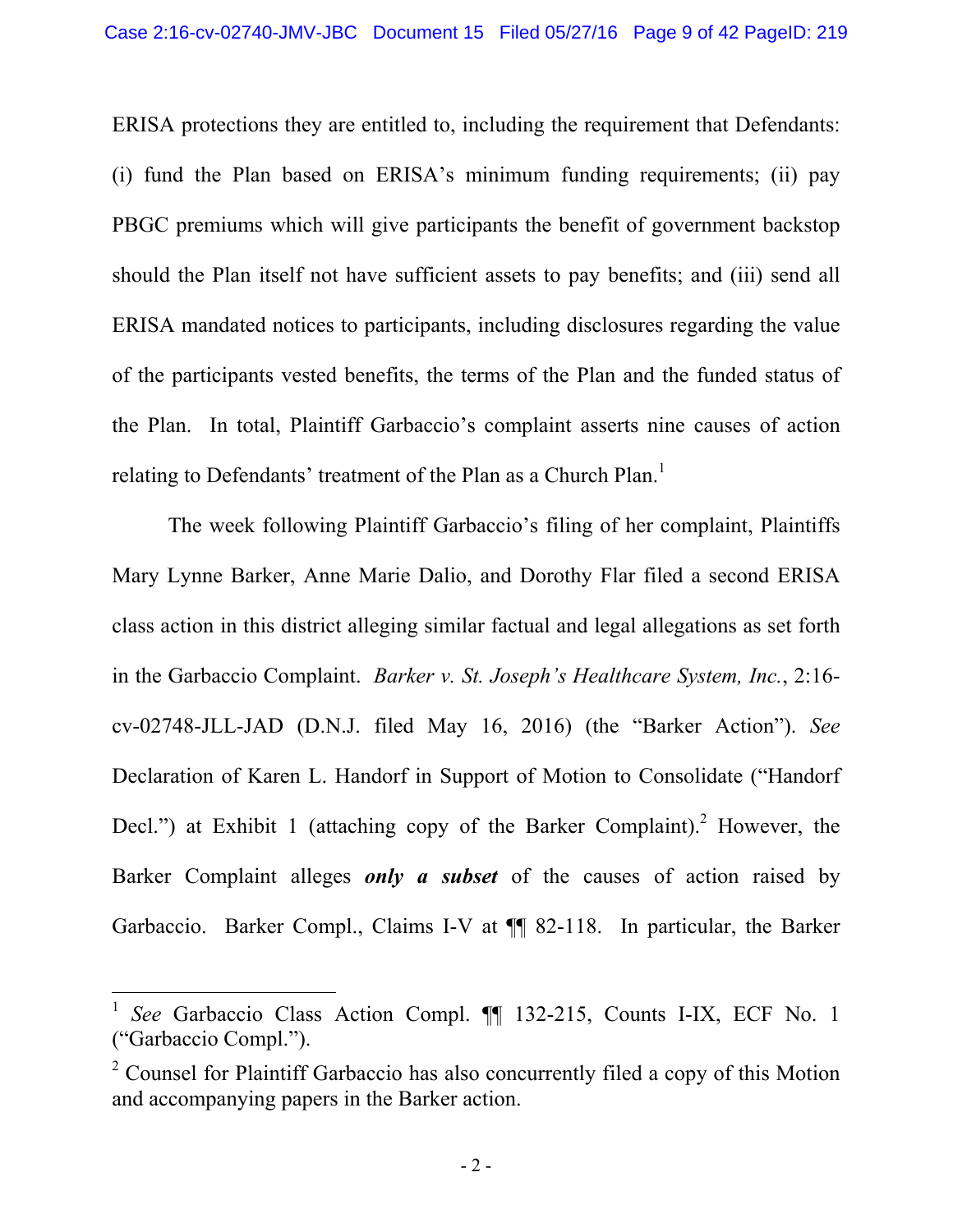complaint does not include the following claims: (1) a claim for civil money penalties (Garbaccio Compl.  $\P\P$  169-175); (2) a claim under 502(a)(1)(B) and 502(a)(3) for clarification of future benefits to ensure that the vested benefits of all participants are accurate despite the failure to administer this Plan in compliance with ERISA (*Id.*  $\P$  165-168); and (3) a constitutional claim alleging that treatment of the St. Joseph's Plan as a Church Plan would be unconstitutional (*Id.* ¶¶ 212- 215).

Plaintiff Garbaccio's more comprehensive pleading is not surprising given that her counsel, Cohen Milstein and Keller Rohrback, have unparalleled expertise in Church Plan Litigation, which is evident from their successful track record in this area and their endorsement by the main advocates for retiree and pension rights, AARP and the Pension Rights Center. *See* Declaration of Mary Ellen Signorille on behalf of AARP in Support of Motion to Consolidate and Appointment of Lead ("Signorille Decl.") ¶¶ 24-26; Declaration of Karen Ferguson on behalf of The Pension Rights Center in Support of Motion to Consolidate and Appointment of Lead ("Ferguson Decl.") ¶¶ 17-20.

Because both these ERISA class actions challenge the Church Plan status of the St. Joseph's Plan and are brought against identical Defendants, Plaintiff Garbaccio, who was first to file, seeks an order consolidating the ERISA actions. Additionally, Plaintiff Garbaccio respectfully requests that she be appointed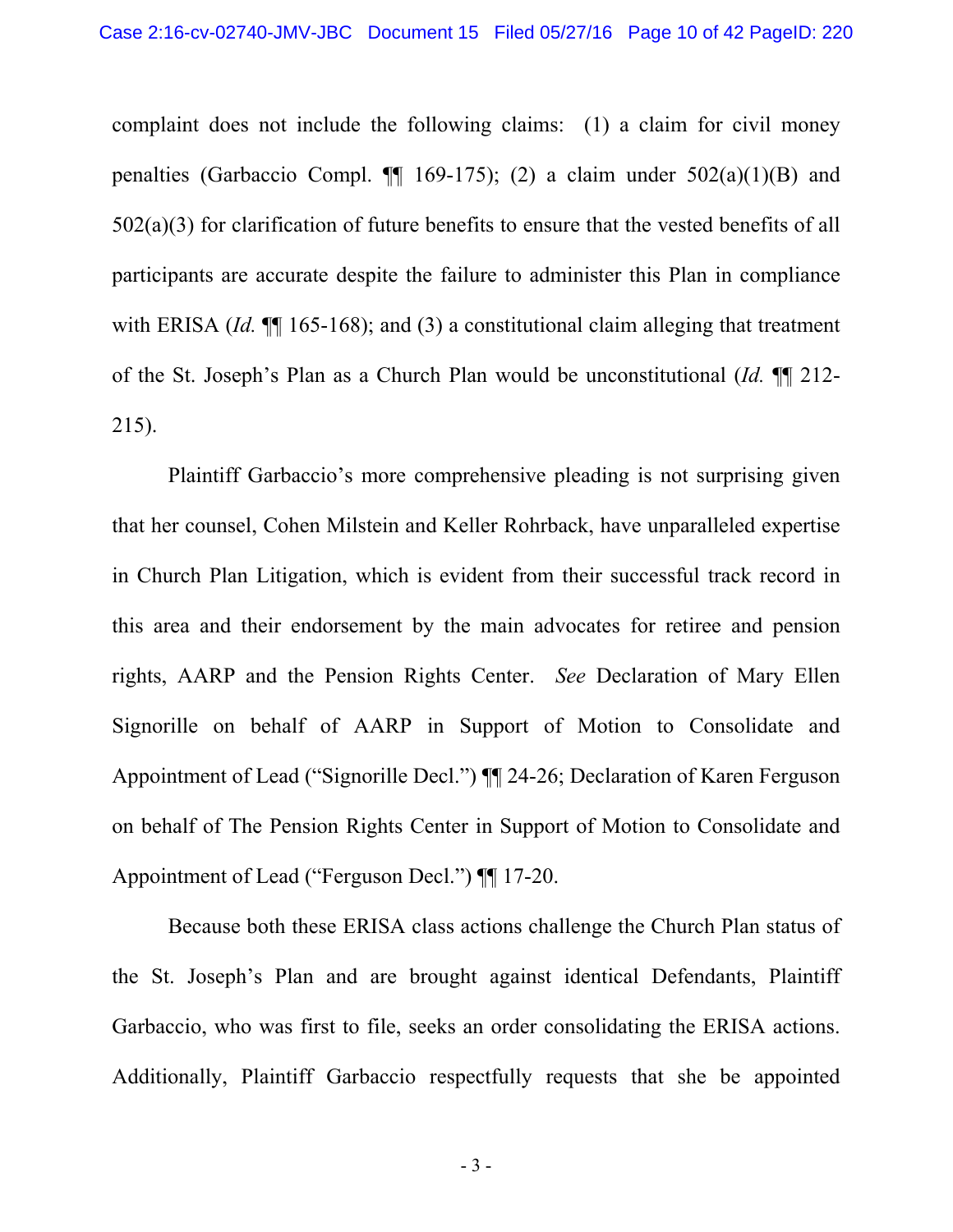Interim Lead Plaintiff and that her counsel, Cohen Milstein and Keller Rohrback, be appointed Interim Co-Lead Counsel.

The appointment of Cohen Milstein and Keller Rohrback as Interim Co-Lead Counsel would best serve the interests of the Class Members. As detailed below, Cohen Milstein and Keller Rohrback are national leaders in ERISA class action litigation – and in particular, Church Plan cases – and possess the expertise, experience, and resources necessary to litigate this case effectively and efficiently.

For a number of years, Cohen Milstein and Keller Rohrback have teamed-up to litigate cases challenging the improper use of the Church Plan exemption. Handorf Decl. at ¶¶ 8, 11, 19-20; Declaration of Ron Kilgard in Support of Motion to Consolidate and Appointment of Lead ("Kilgard Decl.") ¶¶ 10, 13. Cohen Milstein and Keller Rohrback alone bore the risk of developing this innovative theory of liability, which was at odds with both private letter rulings of the Internal Revenue Service and advisory opinions of the Department of Labor, and arguably at odds with some older case law. By 2014, the two firms had filed ten cases together, challenging major hospital chains that are improperly claiming the Church Plan exemption for their retirement plans. In the last year, defendants have appealed three of these cases, losing before this Circuit in *Kaplan v. Saint Peter's Healthcare Sys.*, 810 F.3d 175 (3d Cir. 2015) (affirming Judge Shipp's holding that only a church may establish a Church Plan, and denying defendants' motion to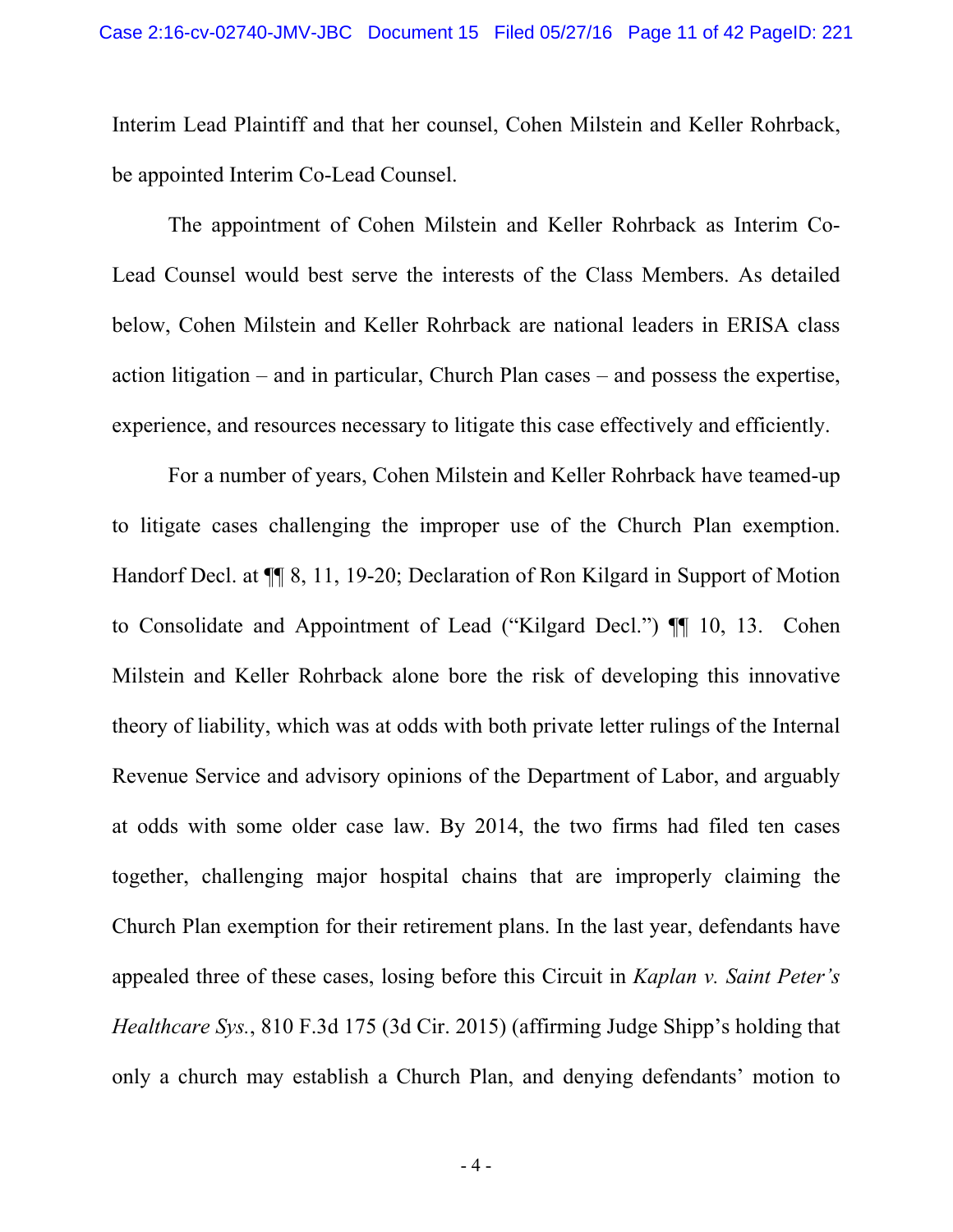dismiss, *Kaplan v. Saint Peter's Healthcare Sys.*, No. 13-2941, 2014 WL 1284854, at \*1 (D.N.J. Mar. 31, 2014)), and in the Seventh Circuit in *Stapleton v. Advocate Health Care Network*, 817 F.3d 517 (7th Cir. 2016). Both decisions unanimously affirmed the district courts' adoption of Cohen Milstein's and Keller Rohrback's interpretation of the statute. A third case has been argued in the Ninth Circuit and is awaiting decision. By contrast, Barker's counsel did not begin filing Church Plan cases until 2015 and they have not obtained a single merits decision.

In addition, Cohen Milstein and Keller Rohrback will be handling the issues regarding the Church Plan exemption in the Supreme Court this summer as defendants in *Kaplan* and *Stapleton* will petition for writs of certiorari seeking reversal. Handorf Decl at ¶ 19. Cohen Milstein and Keller Rohrback intend to argue vigorously that certiorari is not warranted given the lack of circuit split on the issue. *Id*.

More to the point, however, Cohen Milstein and Keller Rohrback, *and these firms alone*, pioneered the recent positive developments in the interpretation of the specific law at issue in this case. *See, e.g.,* Signorille Decl. on behalf of AARP at ¶ 25 ("Cohen Milstein and Keller Rohrback together have pioneered all the positive legal developments in church plan litigation"); Ferguson Decl. on behalf of the Pension Rights Center at ¶ 18 ("[Cohen Milstein and Keller Rohrback's] understanding of the ERISA church plan exemption, as well as the broader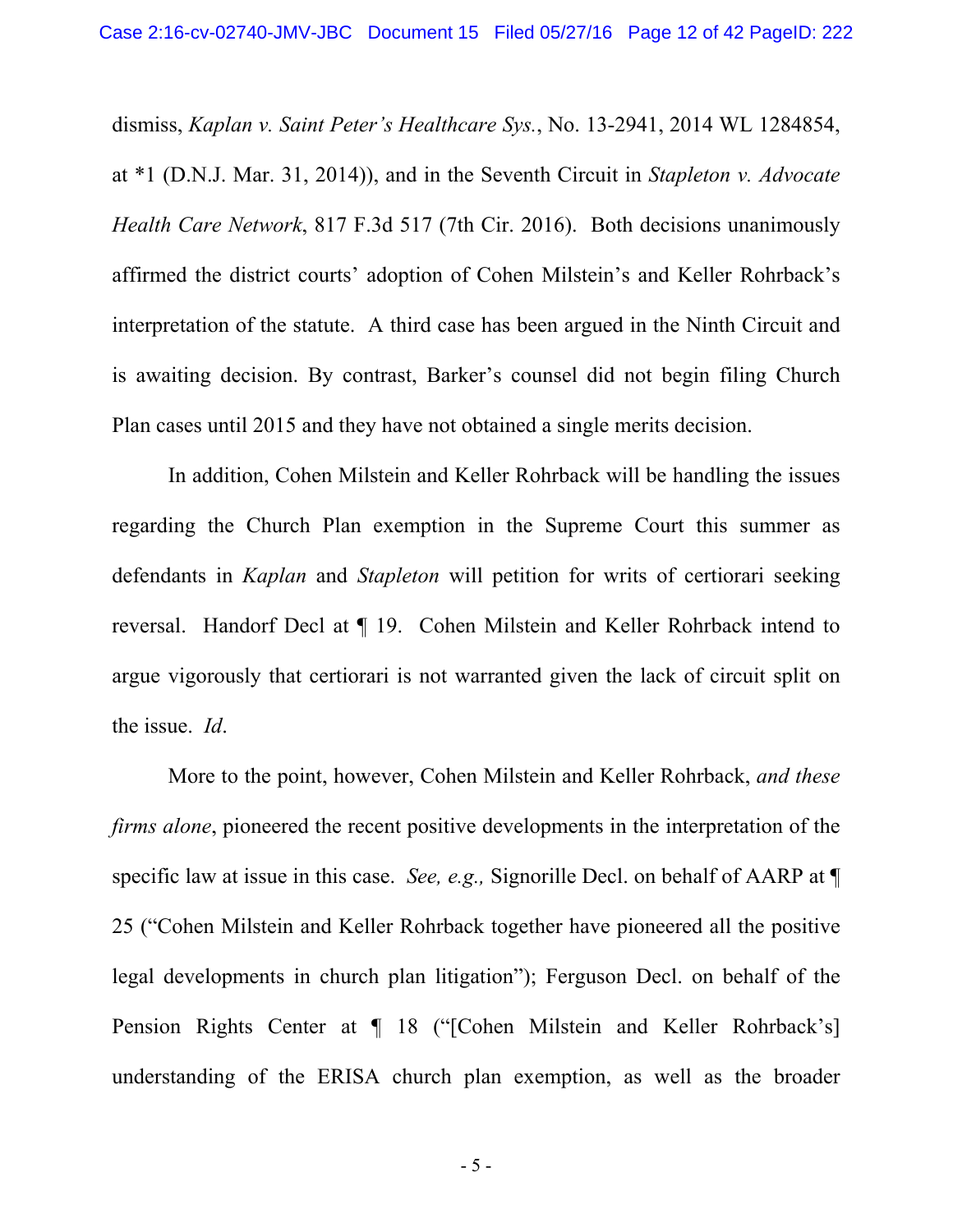landscape in which these cases are being strategically litigated, is unmatched"). Cohen Milstein and Keller Rohrback alone identified, investigated, and filed the first 10 cases that challenged whether religiously affiliated hospital systems could properly claim "Church Plan" status for their pension plans. Cohen Milstein and Keller Rohrback successfully argued before the Third and Seventh Circuit Courts of Appeals that these plans are not Church Plans because only a church may establish a Church Plan. $3$  In this action as well, Cohen Milstein and Keller Rohrback invested a substantial amount of time developing the legal and factual predicate for claims against the Defendants before they filed the Garbaccio complaint.

More globally, the attorneys at Cohen Milstein and Keller Rohrback have long been dedicated to the protection of retirement rights and the proper interpretation of ERISA (some for many years in public service). Ferguson Decl. ¶ 14 and Signorille Decl ¶ 25. In fact, Ms. Signorille of the AARP underscored Ms. Handorf's "integrity and concern" for participants (class members). Signorille Decl. ¶ 21.

Given the qualifications and ERISA expertise of Cohen Milstein and Keller Rohrback, coupled with the substantial work they have done to investigate and litigate ERISA Church Plan claims – and the successes they have achieved in these

 <sup>3</sup> *See Kaplan*, 810 F.3d 175; *Stapleton*, 817 F.3d 517.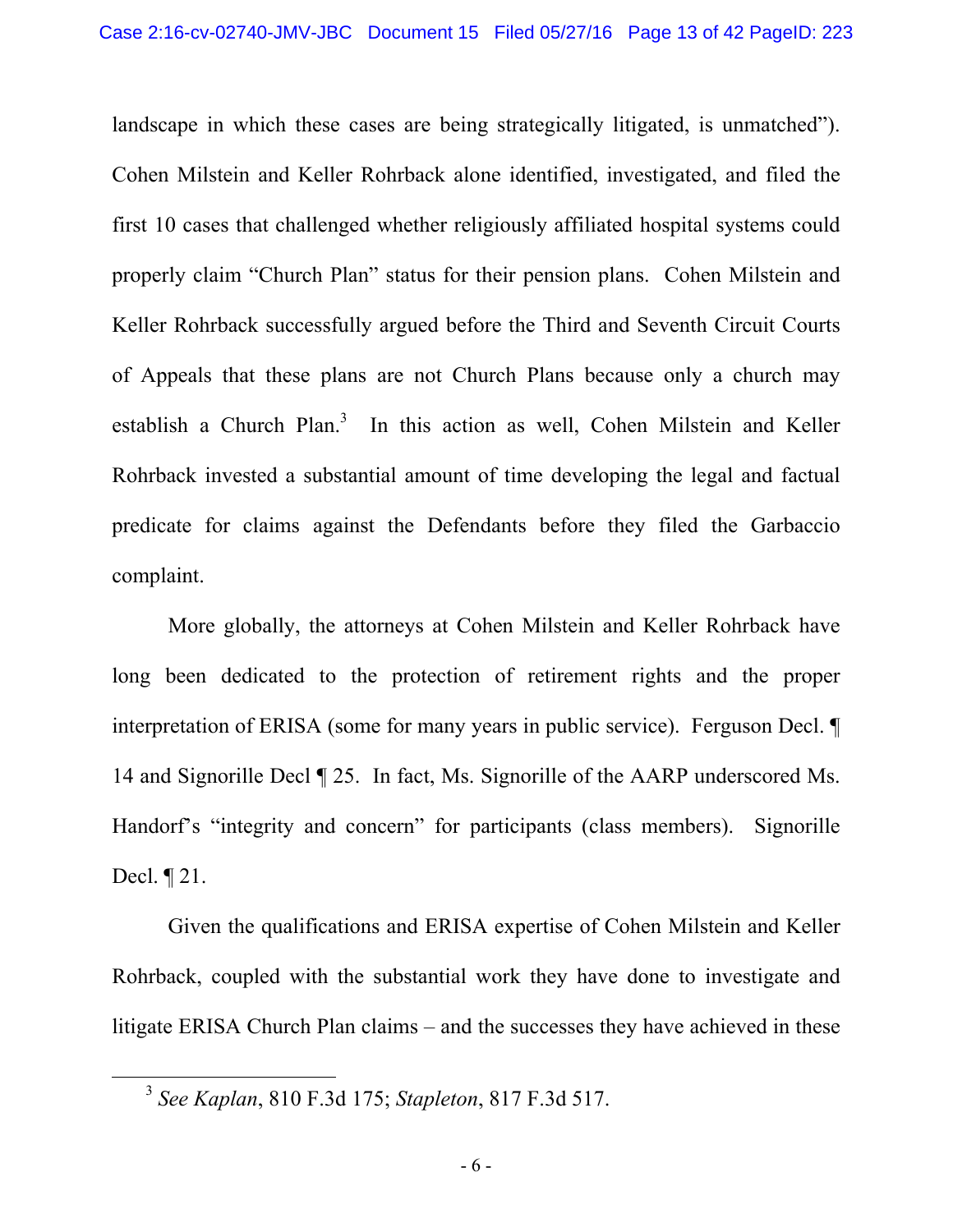cases – particularly in this District – Plaintiff respectfully submits that it would be in the best interests of the proposed class of participants and beneficiaries of the Plan to consolidate the Barker action with the Garbaccio action, appoint Ms. Garbaccio as Interim Lead Plaintiff, and appoint Cohen Milstein and Keller Rohrback as Interim Co-Lead Counsel.

#### **II. ARGUMENT**

Because the Garbaccio and the Barker Complaints seek largely the same relief against identical parties, stemming from identical violations of ERISA, counsel for Plaintiff Garbaccio hereby submits for the Court's approval a proposed order which provides for: (1) the consolidation of these related actions; (2) appointment of an Interim Lead Plaintiff; (3) appointment of Interim Co-Lead Counsel; and (4) the elimination of wasteful and duplicative litigation. Such an order is consistent with the recommendations of the *Annotated Manual for Complex Litigation* (4th ed. 2011) (the "*Manual*") and Plaintiff Garbaccio respectfully submits that the proposed order will promote the orderly and efficient litigation of both actions.

#### **A. Consolidation of Cases**

Consolidation of these identical causes of action is appropriate pursuant to Fed. R. Civ. P. 42(a), which provides: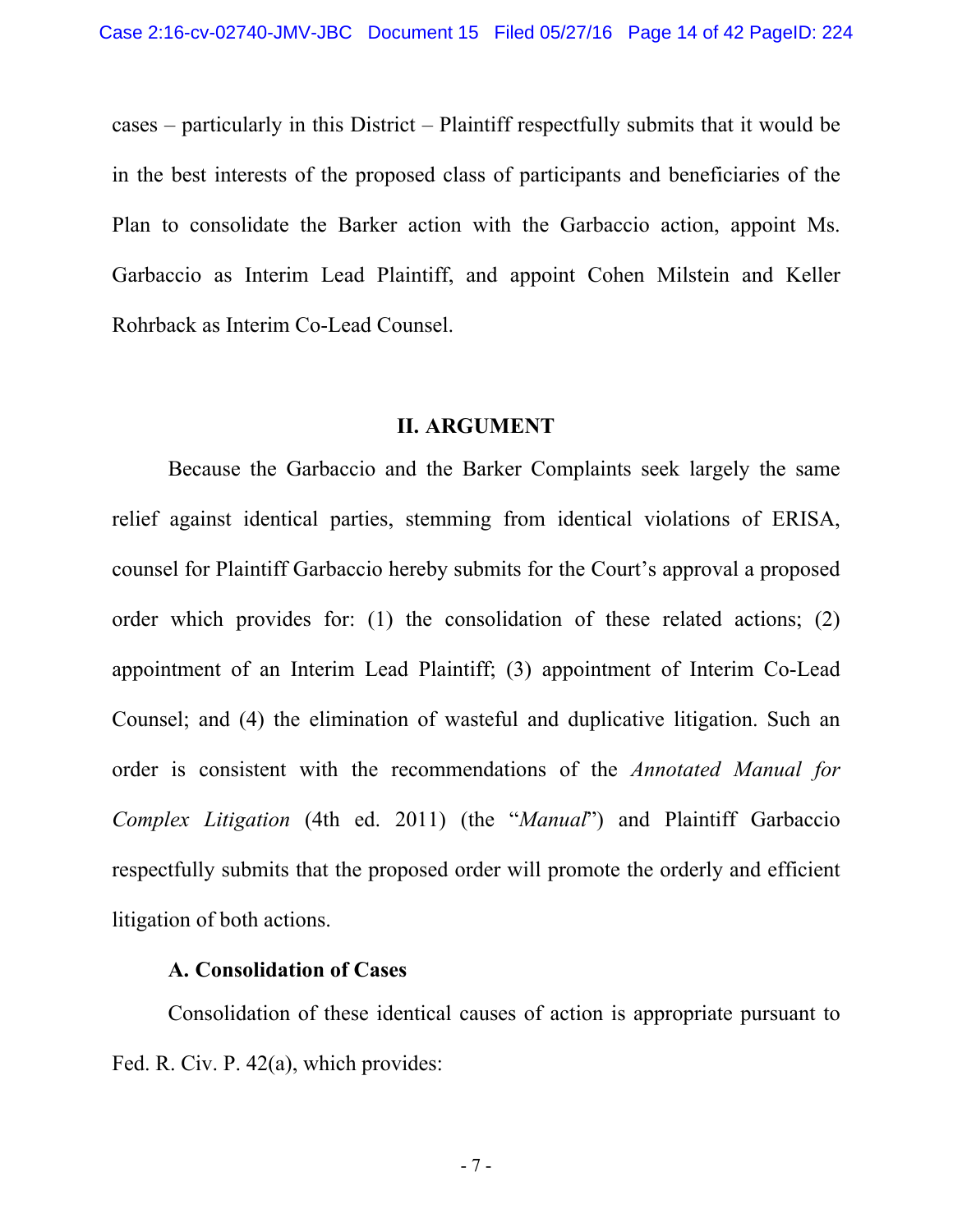If actions before the court involve a common question of law or fact, the court may: (1) join for hearing or trial any or all matters at issue in the actions; (2) consolidate the actions; or (3) issue any other orders to avoid unnecessary cost or delay.

This Court, applying Rule 42(a), has broad discretion in determining whether consolidation is appropriate. "[A] court may consolidate cases if, in its discretion, 'consolidation would facilitate the administration of justice.'" *Doug Brady, Inc. v. N.J. Bldg. Laborers Statewide Funds*, 250 F.R.D. 171, 176 (D.N.J. 2008) (*quoting Waste Distillation Tech., Inc. v. Pan Am. Resources*, *Inc.,* 775 F. Supp. 759, 761 (D. Del.1991)). Federal Rule of Civil Procedure 42(a) grants trial courts broad discretion to "streamline and economize pretrial proceedings so as to avoid duplication of effort, and to prevent conflicting outcomes in cases involving similar legal and factual issues" by consolidating related cases. *In re TMI Litig.,* 193 F.3d 613, 724 (3d Cir.1999); *see also Dutton v. Harris Stratex Networks, Inc.,* Civ. Nos. 08–755, 08-815, 2009 WL 1598408, at \*1 (D. Del. June 5, 2009). While decisions to consolidate are discretionary, the court should "balance considerations of efficiency, expense, and fairness." *Resnik v. Woertz,* 774 F.Supp.2d 614, 624 (D. Del.2011) (citing *United States v. Dentsply Int'l, Inc.,* 190 F.R.D. 140, 142–43 (D. Del.1999)); *see also* 9A Charles Alan Wright & Arthur R. Miller, *Federal Practice and Procedure* § 2385 (3d ed. 2011) (explaining that a court "is responsible for seeing to it that the trial of consolidated actions will be conducted in a manner that is not prejudicial to any of the parties"). Courts look to counterbalance "the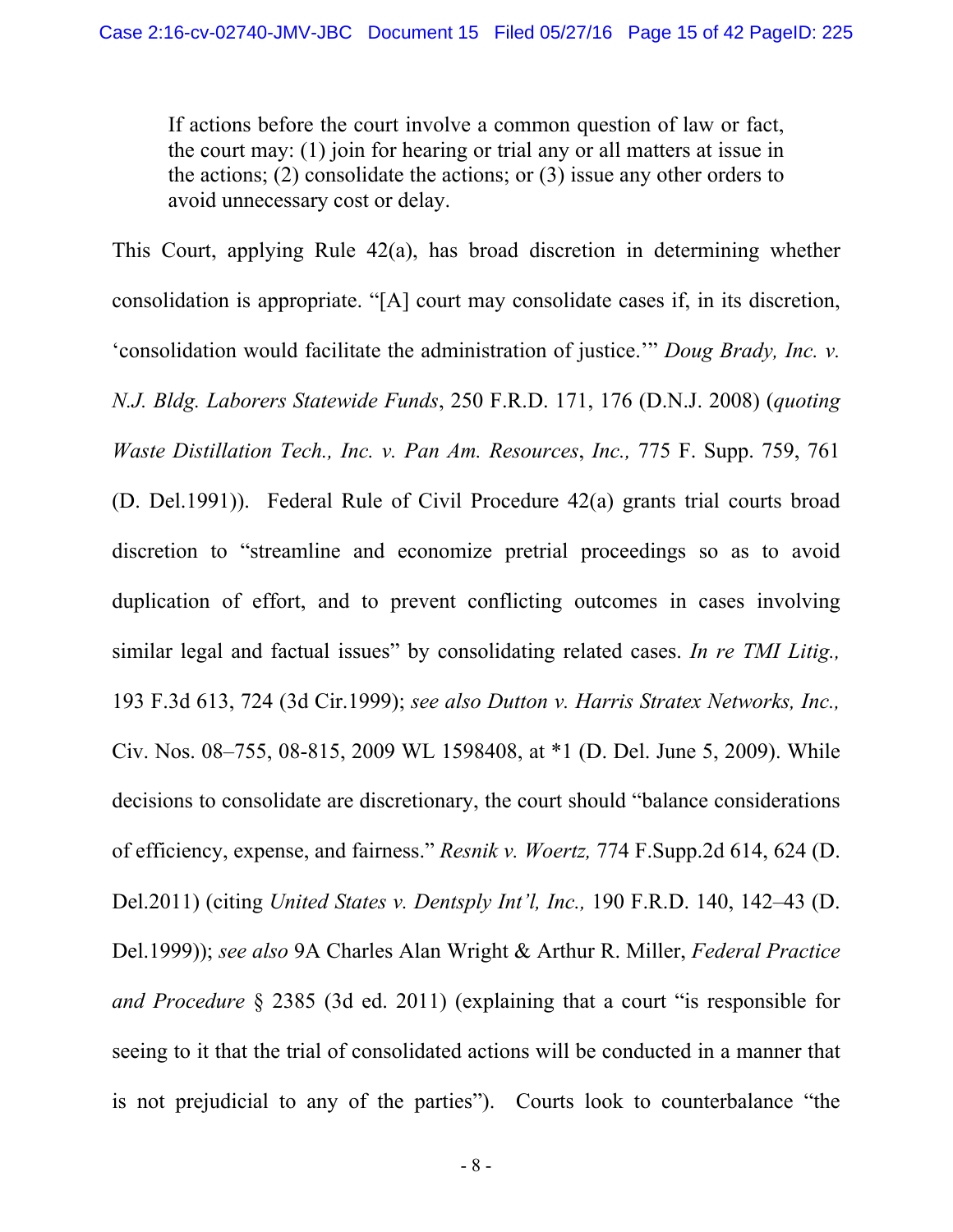savings of time and effort gained through consolidation ... against the inconvenience, delay or expense that might result from simultaneous disposition of the separate actions." *Waste Distillation Tech.,* 775 F. Supp. at 761.

The above-captioned actions assert similar claims under ERISA against the same defendants based on the same facts, and therefore involve common questions of law and fact *cf.* Garbaccio Compl. ¶ 131 to Barker Compl. ¶ 21. Both actions contend that the Church Plan exemption, as properly construed, does not apply to the St. Joseph's Plan based on a common set of facts. Garbaccio Compl. ¶¶ 89-95; Barker Compl. ¶¶ 63-68. Both actions address common factual and legal issues regarding the injuries suffered by Plan participants as a result of Defendants' erroneous treatment of the Plan as a Church Plan. Garbaccio Compl. ¶¶ 119-122 and Counts; Barker Compl. at ¶¶ 72-81. Since these common factual and legal issues are central to the resolution of these cases, consolidation would save considerable time, money, and resources.

Importantly, Plaintiff Garbaccio's Complaint has certain claims that the Barker Complaint does not, including a constitutional claim. Garbaccio Compl. ¶¶ 212-215. The Barker complaint does not assert any unique claims. Thus, consolidation of the Barker action into the first-filed Garbaccio action would ensure that all claims will be heard efficiently without causing prejudice. Conversely, litigating these identical claims in separate actions would serve no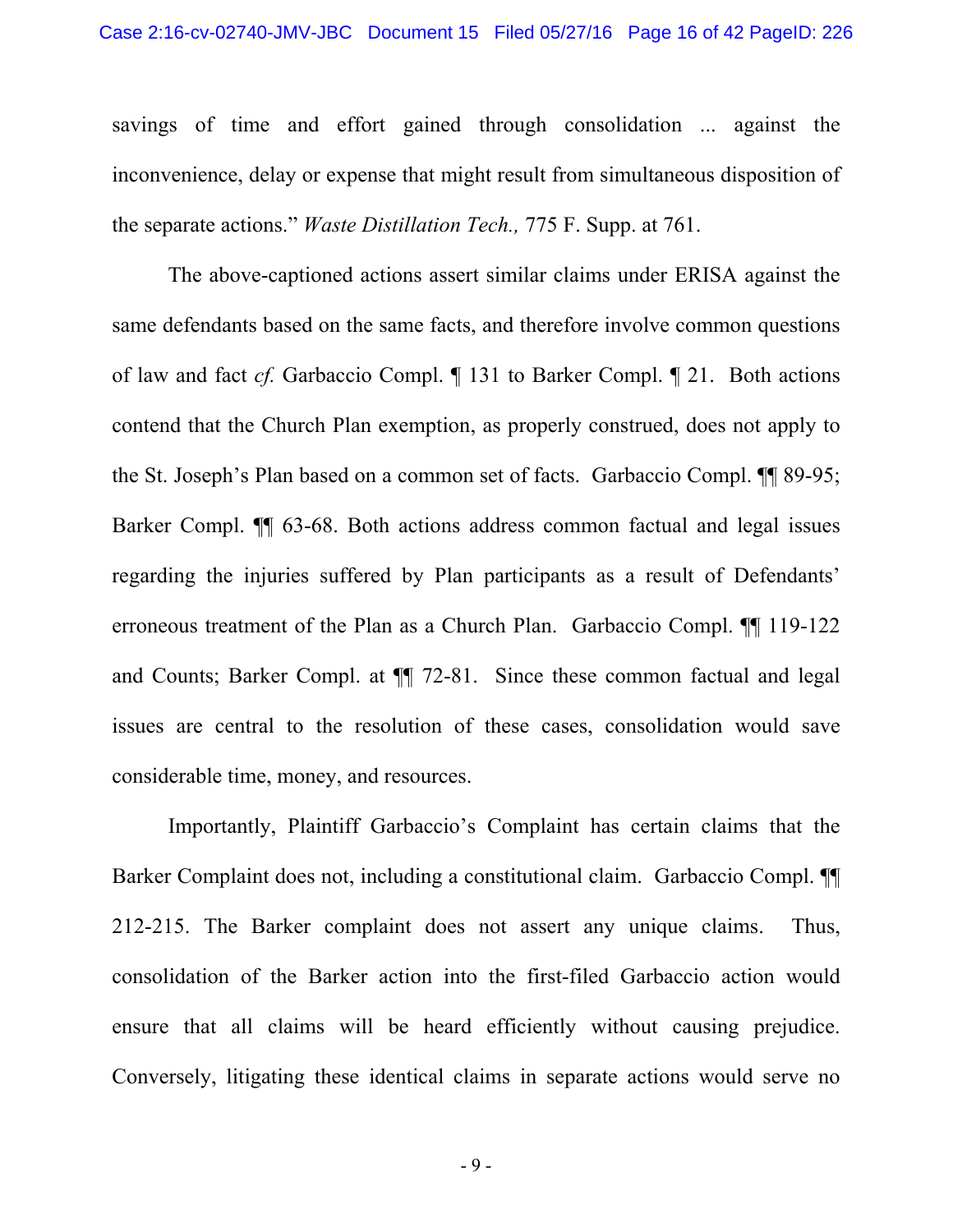compelling interest and would waste valuable time and resources. Further, because the relief sought is plan-wide relief, litigating these cases separately would create a risk of inconsistent judgments or the imposition of incompatible standards of conduct.

In this instance, there is no plausible argument for how consolidation might cause delay, confusion, or prejudice, *see* 9A C. Wright & A. Miller, *Federal Practice & Procedure: Civil* § 2383 (3d ed. 2008), and because consolidation clearly assists judicial economy and benefits all parties involved, consolidation pursuant to Fed. R. Civ. P. 42(a) is the most sensible course.

#### **B. Proposed Interim Lead Plaintiff Garbaccio**

Proposed Interim Lead Plaintiff Donna Garbaccio was an employee of St. Joseph's Hospital and Medical Center in Paterson, New Jersey from 1978 until 1998. Garbaccio Compl. ¶15. Plaintiff Garbaccio is a vested participant in the St. Joseph's Plan because upon retirement she is entitled to receive a Plan benefit. *Id.*  Because the assets of the Plan are held in trust for the benefit of all vested participants and beneficiaries, Ms. Garbaccio has a right to recover for the Plan to ensure compliance with ERISA in all respects. Ms. Garbaccio is represented by experienced attorneys who have changed the law in the Third Circuit through their pioneering work in Church Plan litigation. Ms. Garbaccio therefore seeks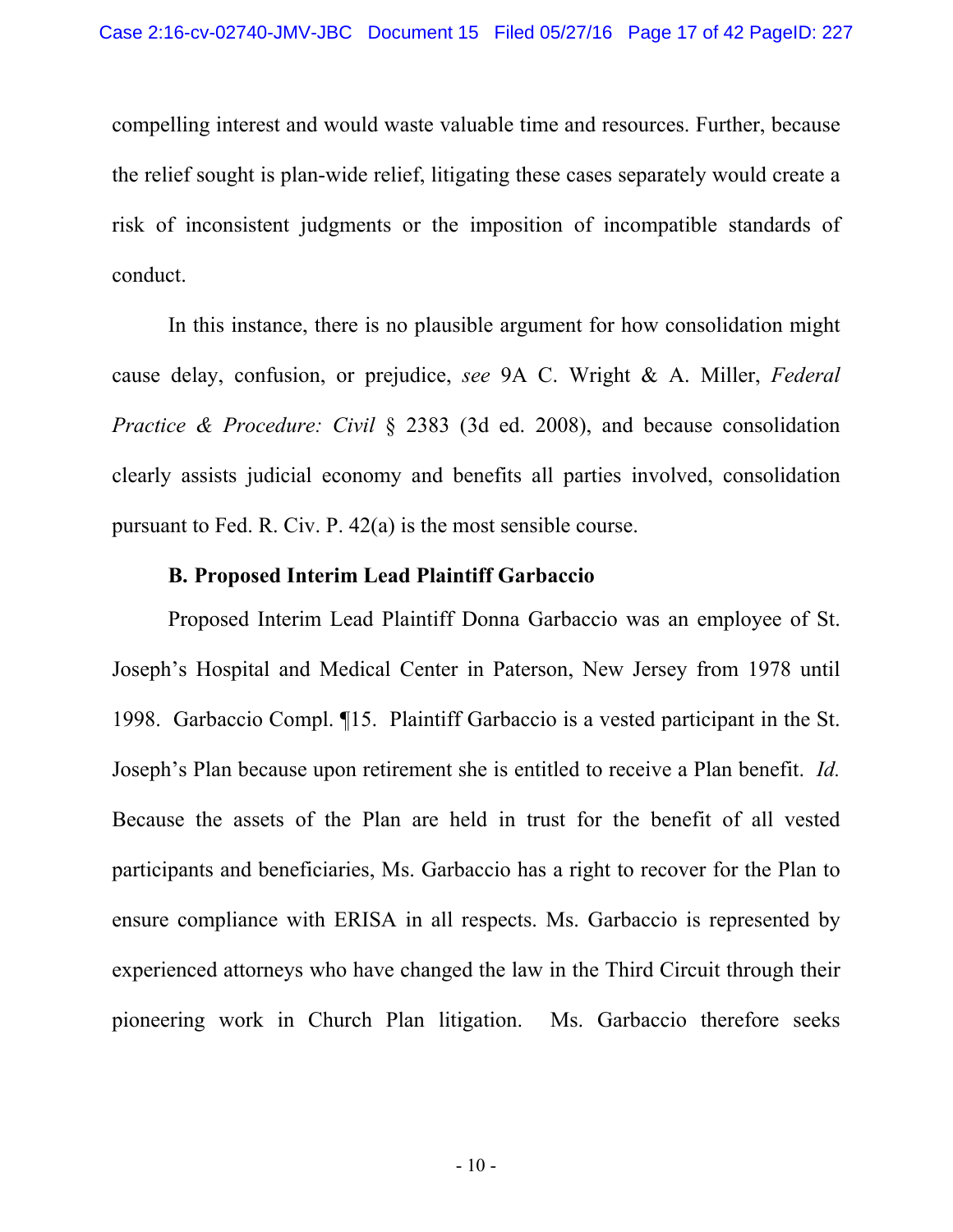appointment as Interim Lead Plaintiff to bring the present action on behalf of the Plan and all of its vested participants and beneficiaries.

# **C. Establishment of a Leadership Structure**

The proposed order further implements the procedures suggested by the *Manual* for complex, multi-party cases such as this by designating Interim Co-Lead Counsel for Plaintiffs. *See Manual* § 10.22. Plaintiff Garbaccio respectfully submits that such designation will (i) promote the orderly progress of this litigation, and (ii) ensure that counsel for Plaintiffs and the Class are able to prosecute this litigation efficiently. Continued litigation, with four firms acting as Plaintiffs' counsel (two for each action) without a leadership structure, would be unwieldy and inefficient.

# **1. Appointment of Cohen Milstein and Keller Rohrback as Interim Co-Lead Counsel**

Plaintiff Garbaccio proposes that Cohen Milstein and Keller Rohrback be charged with the responsibility for the day-to-day conduct of the litigation and for carrying out the orders of the Court concerning the conduct of the litigation. Specifically, as suggested in the *Manual*, Cohen Milstein and Keller Rohrback would be charged with the following duties:

formulating (in consultation with other counsel) and presenting positions on substantive and procedural issues during the litigation . . . in presenting written and oral arguments and suggestions to the court, working with opposing counsel in developing and implementing a litigation plan, initiating and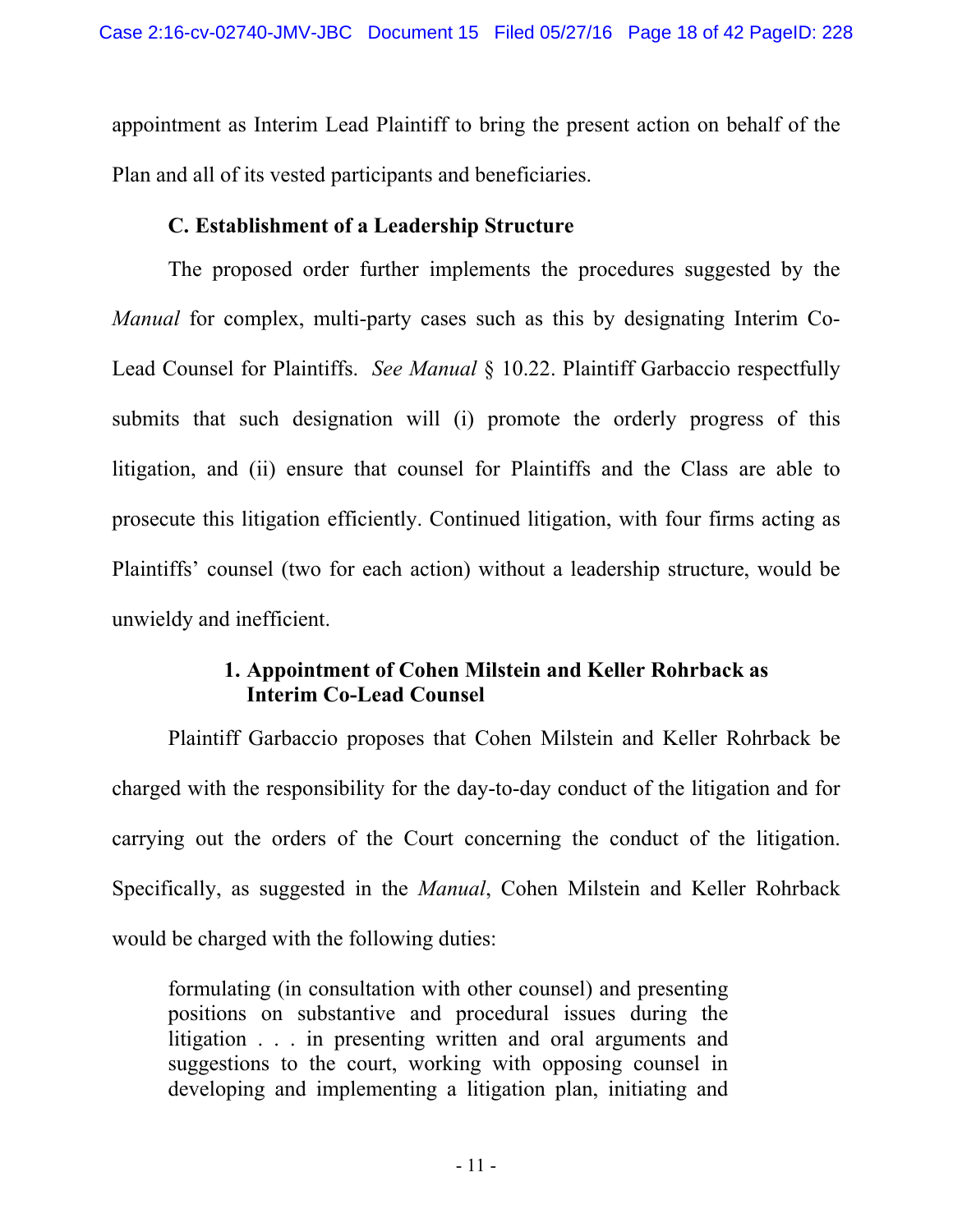organizing discovery requests and responses, conducting the principal examination of deponents, employing experts, arranging for support services, and seeing that schedules are met.

*Manual* § 10.221. Cohen Milstein and Keller Rohrback would also be charged with responsibility for monitoring the time and expenses of all Plaintiffs' counsel to ensure that this litigation is conducted efficiently and without duplication of work.

### **2. Proposed Interim Co-Lead Counsel Are Best Qualified Under the Relevant Standards to Represent the Putative Class**

The proposed order implements the procedures suggested by the *Manual* and codified in Fed. R. Civ. P. 23(g) by designating Interim Co-Lead Counsel for Plaintiffs. *See Manual* §§ 10.22, 40.22; Fed. R. Civ. P. 23(g). As stated in the *Manual*, in determining lead counsel, the court should "conduct an independent review (often in conjunction with a hearing) to ensure that counsel appointed to leading roles are qualified and responsible, that they will fairly and adequately represent all of the parties on their side, and that their charges will be reasonable." *Manual* § 10.22. The most important factor is "achieving efficiency and economy without jeopardizing fairness to parties." *Id*. § 10.221.

In appointing class counsel, the court must consider the following four factors:

> • work counsel has done in identifying or investigating potential claims in the action;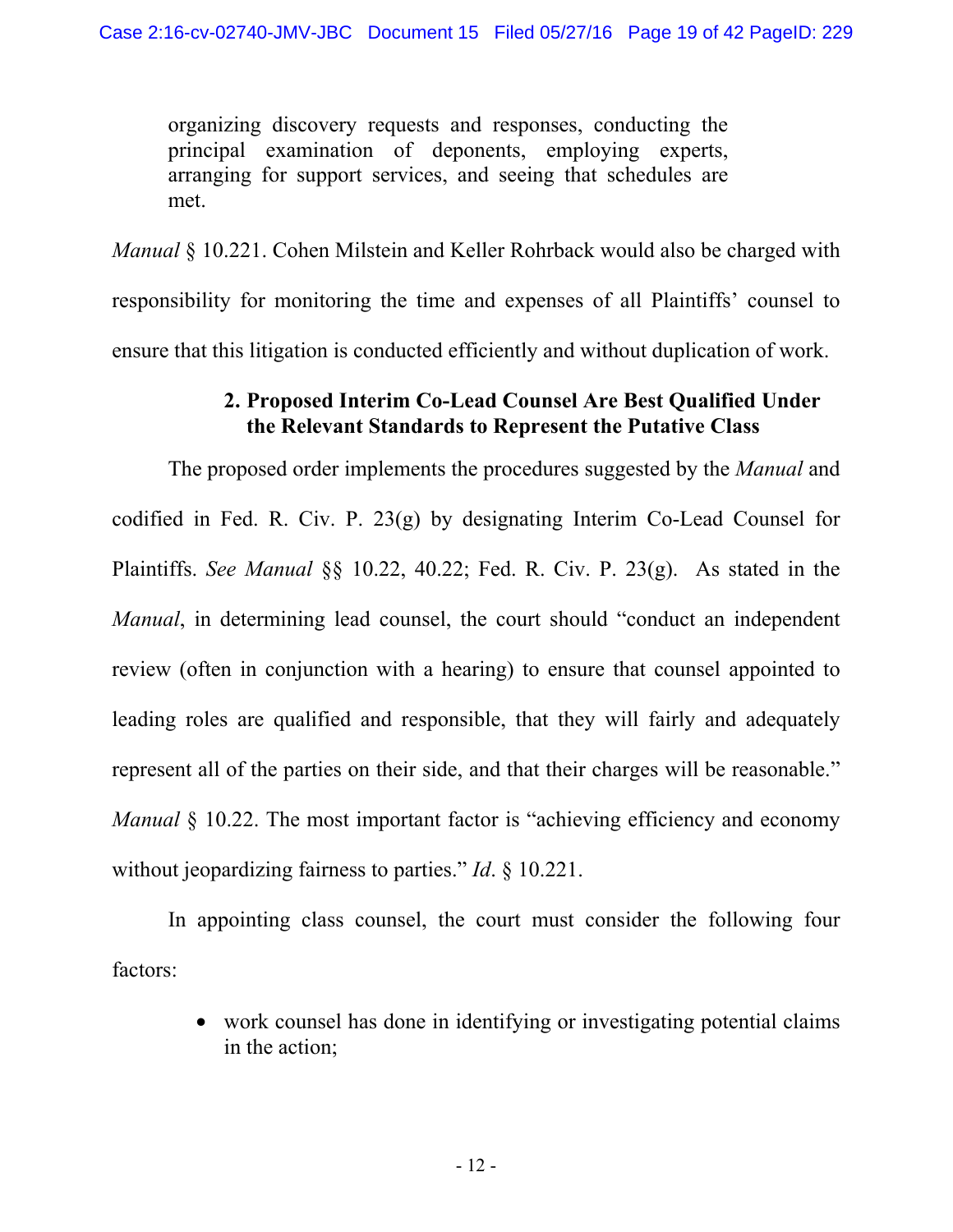- counsel's experience in handling class actions, other complex litigation, and claims of the type asserted in the action;
- counsel's knowledge of the applicable law; and
- resources counsel will commit to representing the class.

Fed. R. Civ. P. 23(g)(1)(A); *Sheinberg v. Sorensen,* 606 F.3d 130, 132 (3d Cir. 2010). When appointing interim class counsel pursuant to Rule  $23(g)(3)$ , courts generally apply the same factors used in determining the adequacy of class counsel under Rule 23(g)(1)(A). *See, e.g. Santos v. Carrington Mortgage Servs., LLC*, No. 15-864, 2016 WL 1029268, at \*1 (D.N.J. Mar. 15, 2016); *Yaeger v. Subaru of Am., Inc.*, 2014 WL 7883689, at \* 1 (D.N.J. Oct. 8, 2014); *see also In re Air Cargo Shipping Servs. Antitrust Litig.*, 240 F.R.D. 56, 57 (E.D.N.Y. 2006)); *Waudby v. Verizon Wireless Services, Inc.,* 248 F.R.D. 173, 175-76 (D.N.J. 2008). Each of the relevant Rule  $23(g)$  factors supports the appointment of Cohen Milstein and Keller Rohrback as Interim Co-Lead Counsel in this case.

### **3. Substantial Pre- and Post-Filing Work Performed by Cohen Milstein and Keller Rohrback Supports Their Appointment as Interim Co-Lead Counsel**

A substantial investigation into the facts and legal theory is often a significant factor in determining interim class counsel, and weighs in favor of appointing Cohen Milstein and Keller Rohrback as Interim Co-Lead Counsel. *See e.g., Waudby,* 248 F.R.D. at 176 (evaluating which counsel performed most work on case, and appointing as interim lead counsel that firm); *Carlin v. DairyAmerica,*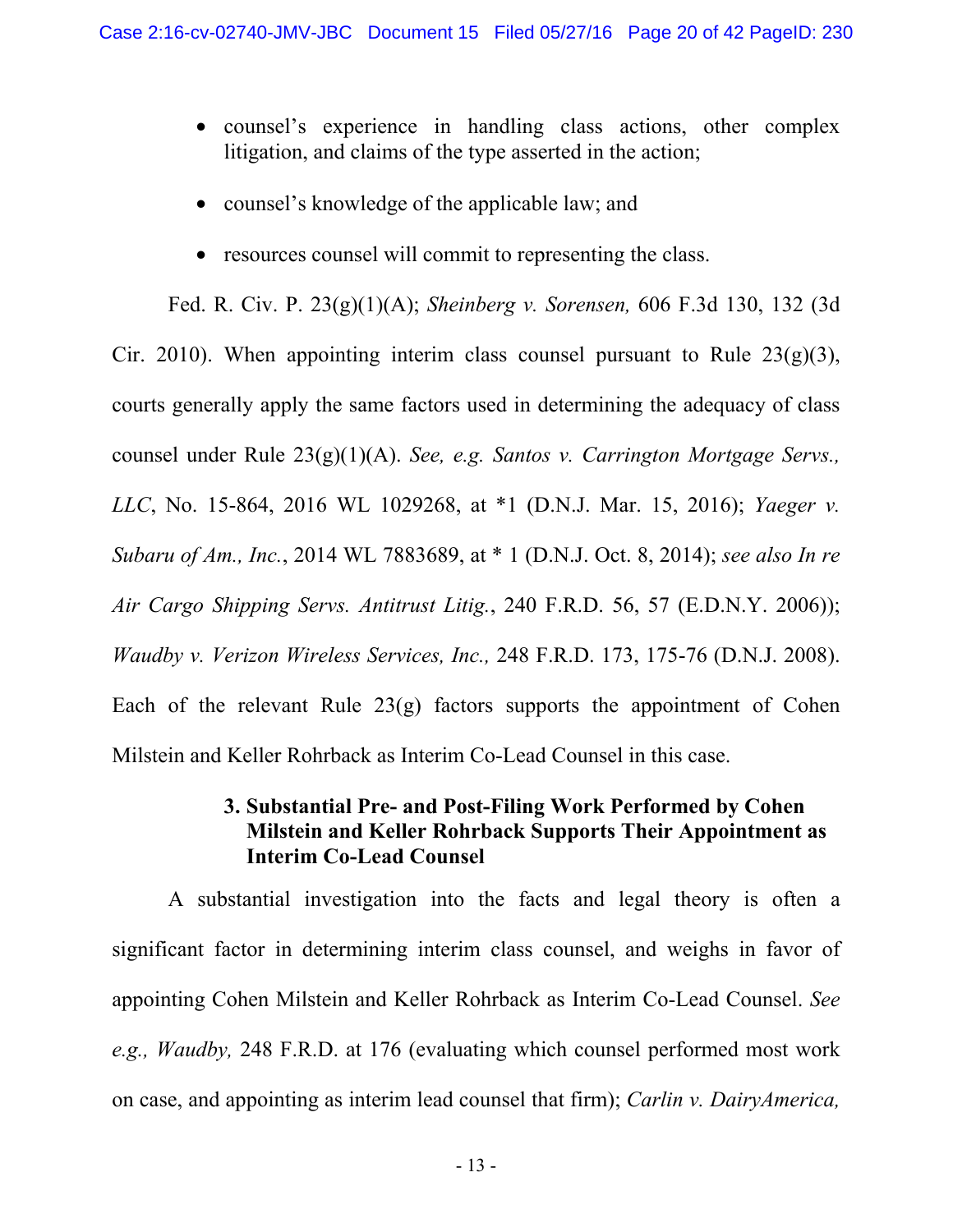*Inc*., Nos. 09-0430, 09-0556, 09-0558, 09-0607, 2009 WL 1518058, at \*2 (E.D. Cal. May 29, 2009) (appointing the firm that performed more substantial pre-suit investigation as interim class counsel when all other factors were equal); *Brigiotta's Farmland Produce and Garden Ctr, v. United Potato Growers of Idaho, Inc.,* No. 10–307, 2010 WL 3928544, at \*2 (D. Idaho Oct. 4, 2010) (weighing as significant, an independent investigation developed over course of nearly a year and a half); *see also, US Airline Pilots Ass'n v. Velez*, No. 14-00577, 2016 WL 1615408, at \*3 (W.D.N.C. Apr. 22, 2016) (appointing counsel for settlement class that expended "significant resources investigating the claims").

Cohen Milstein and Keller Rohrback have been involved in Church Plan litigation for over six years. Handorf Decl. ¶ 8; Kilgard Decl ¶ 6. Keller Rohrback filed the first of a series of cases involving the Church Plan exemption on April 21, 2010. *See Thorkelson v. Publ'g House of Evangelical Lutheran Church in Am.*, 764 F. Supp. 2d 1119 (D. Minn. 2011). Handorf Decl. ¶ 9; Kilgard Decl. ¶ 11. Shortly thereafter, the Pension Rights Center retained Cohen Milstein to draft an amicus curiae brief on its behalf in support of the *Thorkelson* plaintiffs. Handorf Decl. ¶ 10; Kilgard Decl. ¶ 12. In fact, the endorsement of the Pension Right Center is meaningful here because the Pension Rights Center has long been involved in protecting retirees and their pensions, and has been specifically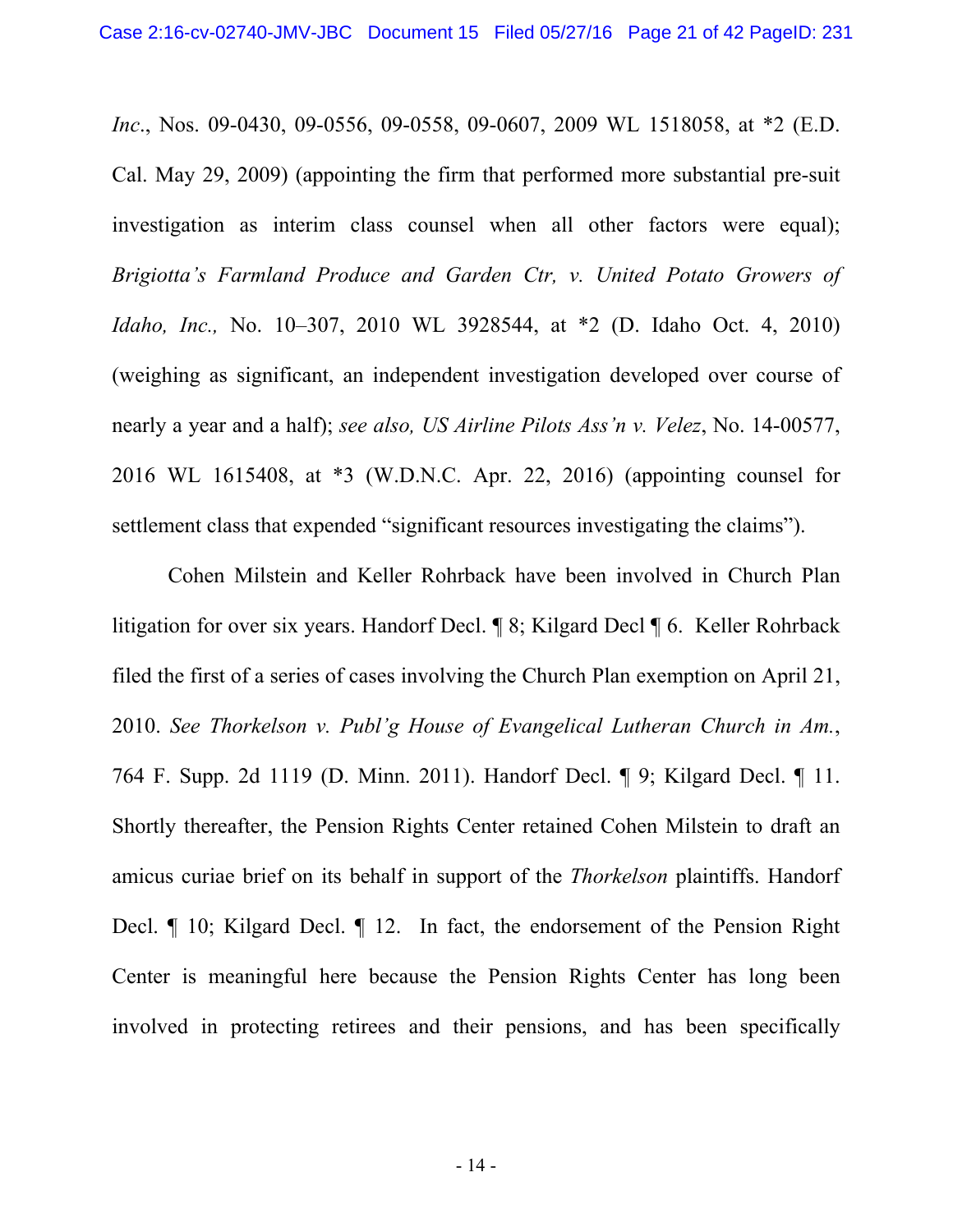concerned with misuse of the Church Plan exemption for decades. Ferguson Decl. ¶¶ 6-8.

Through work on the *Thorkelson* case and subsequent investigation, Cohen Milstein and Keller Rohrback learned that a wide range of non-church entities had taken the position that their defined benefit pension plans were ERISA-exempt based on an overly broad and incorrect interpretation of the Church Plan exemption. Handorf Decl. ¶ 11; Kilgard Decl. ¶ 13. Moreover, both the Internal Revenue Service and the Department of Labor appeared to have endorsed this erroneous interpretation. Handorf Decl. ¶ 12; Kilgard Decl. ¶ 14. After extensive research and analysis, including a detailed analysis of the exemption and its legislative history, Cohen Milstein and Keller Rohrback concluded that applying the exemption to entities that were clearly not churches, but that merely claimed some degree of affiliation with a church, was not supported by a plain reading of the statute and was likely unconstitutional. Handorf Decl. ¶ 13; Kilgard Decl. ¶ 15.

Cohen Milstein and Keller Rohrback subsequently launched a broad investigation into non-church entities whose defined benefit plans were not compliant with ERISA based on an overbroad and incorrect interpretation of the Church Plan provision. Handorf Decl. ¶ 14; Kilgard Decl. ¶ 16. The firms devoted substantial time and resources to these efforts. Handorf Decl. ¶ 15; Kilgard Decl. ¶ 17. Through Cohen Milstein's strong, long-standing work relationship with the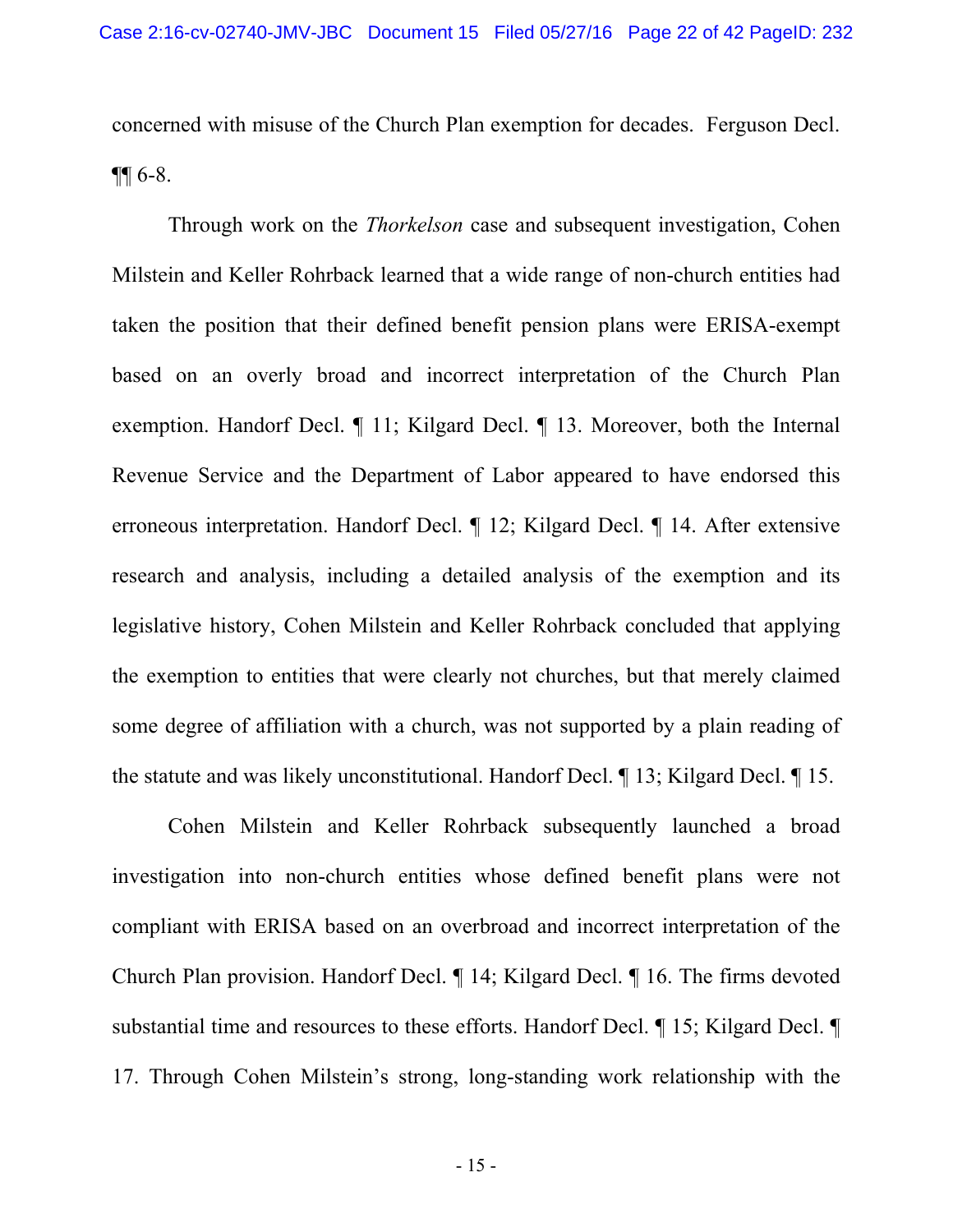Pension Rights Center, Ms. Handorf first learned that individual religiously affiliated hospitals like the Hospital Center at Orange in New Jersey were designating their pension plans as Church Plans, not subject to ERISA-mandated protections. Handorf Decl. ¶ 16; Kilgard Decl. ¶ 18. Delving deeper, the focus of the investigation turned to large hospital systems that compete, often on a national level, with massive for-profit healthcare companies. Handorf Decl. ¶ 17; Kilgard Decl. ¶ 19. Through review of numerous sources of information, the team began to piece together allegations that would ultimately form the basis of lawsuits filed throughout the country against over a dozen different hospital systems. Handorf Decl. ¶ 18; Kilgard Decl. ¶ 20.

Following this exhaustive research, Cohen Milstein and Keller Rohrback filed nine cases in 2013 and  $2014<sup>4</sup>$ . In these cases, Cohen Milstein and Keller Rohrback have retained a variety of expert witnesses – including canon lawyers and actuaries – to testify, if necessary, regarding the definition of a church, pension funding levels, benefit calculations, etc. Handorf Decl. ¶ 21. Cohen Milstein and

 <sup>4</sup> *Overall v. Ascension*, No. 13-11396 (E.D. Mich. filed Mar. 28, 2013); *Chavies v. Catholic Health East*, No. 13-1645 (E.D. Pa. filed Mar. 28,. 2013); *Rollins v. Dignity Health*, No. 13-1450 (N.D. Cal. Filed Apr. 1, 2013); *Kaplan v. St. Peter's Healthcare Sys.*, No. 13-2941 (D.N.J. filed May 7, 2013); *Medina v. Catholic Health Initiatives*, No. 13-1249 (D. Colo. filed May 10, 2013); *Stapleton v. Advocate Health Care Network*, No. 14-1873 (N.D. Ill. filed Mar. 17, 2014); *Owens v. St. Anthony Medical Center*, No. 14-4068 (N.D. Ill. filed June 2, 2014); *Lann v. Trinity Health Corp.*, No. 14-2237 (D. Md. filed July 11, 2014); *Griffith v. Providence Health*, No. 14-1720 (W.D. Wash. filed Nov. 7, 2014).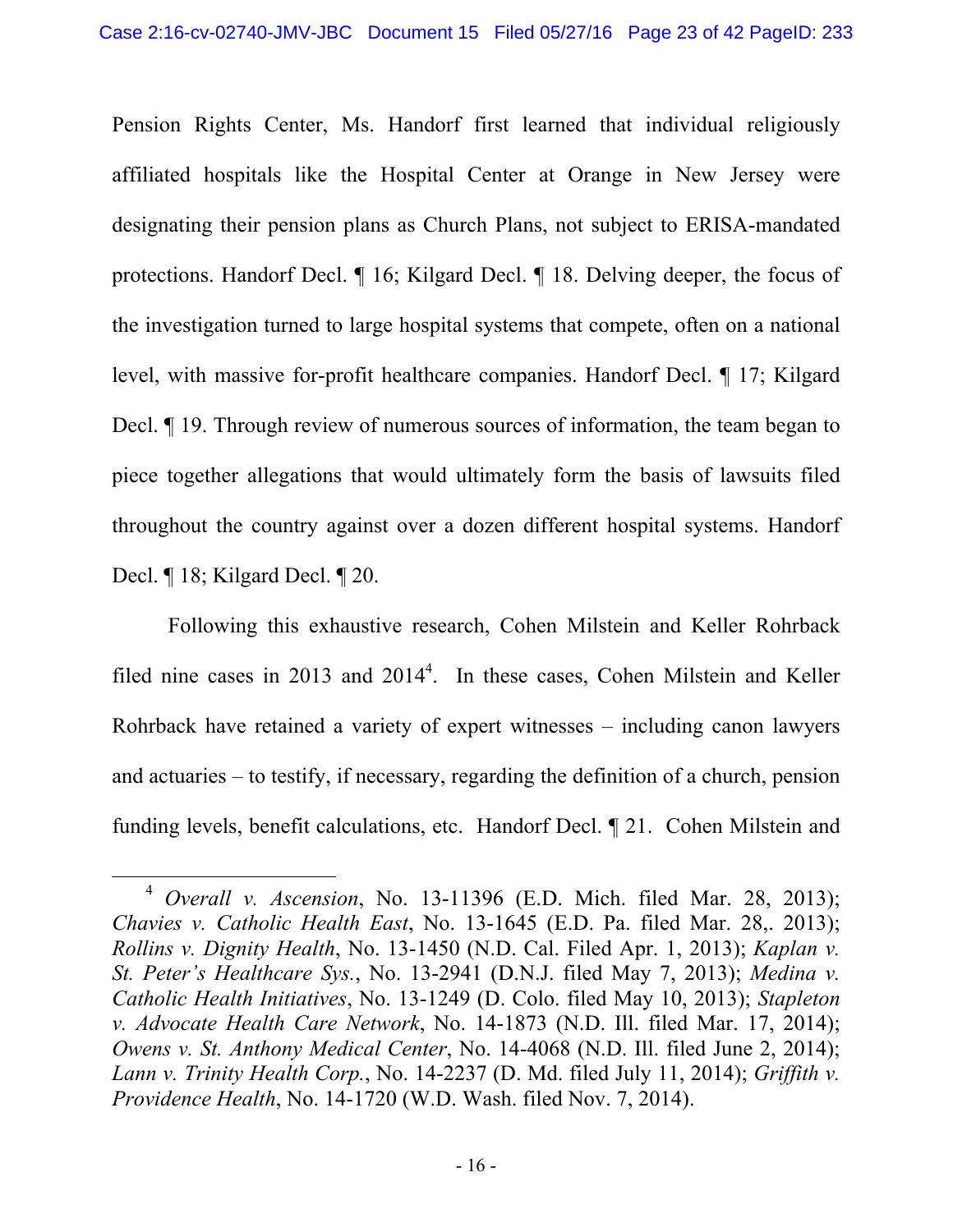Keller Rohrback have recruited a number of *amicus curiae* to file briefs in support of their statutory construction, including the Pension Rights Center, AARP Foundation Litigation, the National Employment Lawyers Association, and the ACLU. *Id*. ¶ 22.

In December of 2013, plan participants obtained their first victory, as Judge Henderson of the Northern District of California concluded, based upon a thorough analysis of the statutory text and legislative history, that a plan cannot qualify as an exempt Church Plan unless it was established by a church.<sup>5</sup> Two additional district courts followed suit in 2014, including Judge Shipp in this District.<sup>6</sup> Most recently, in December 2015 and March of this year, this Circuit along with the Seventh Circuit adopted the same statutory construction, concluding that pension plans sponsored by religiously-affiliated hospital systems do not qualify as Church Plans because they were not established by churches. *Kaplan,* 810 F.3d 175; *Stapleton*, 817 F.3d 517. In sum, Cohen Milstein and Keller Rohrback have been the architects of the legal theories and litigation strategies in this area of the law, and have paved the way for participants in "faux" Church Plans sponsored by large

 <sup>5</sup> *Rollins v. Dignity Health*, 19 F. Supp. 3d 909 (N.D. Cal. 2013).

<sup>6</sup> *Kaplan v. Saint Peter's Healthcare Sys.*, 2014 WL 1284854 (accepting Plaintiff's interpretation of statute and denying defendants' motion to dismiss); *Stapleton v. Advocate Health Care Network*, 76 F. Supp. 3d 796 (N.D. Ill. 2014) (same); *see also Rollins v. Dignity*, No. 13-cv-01450-TEH, 2014 WL 6693891 (N.D. Cal 2014) (granting plaintiff's motion for partial summary judgment).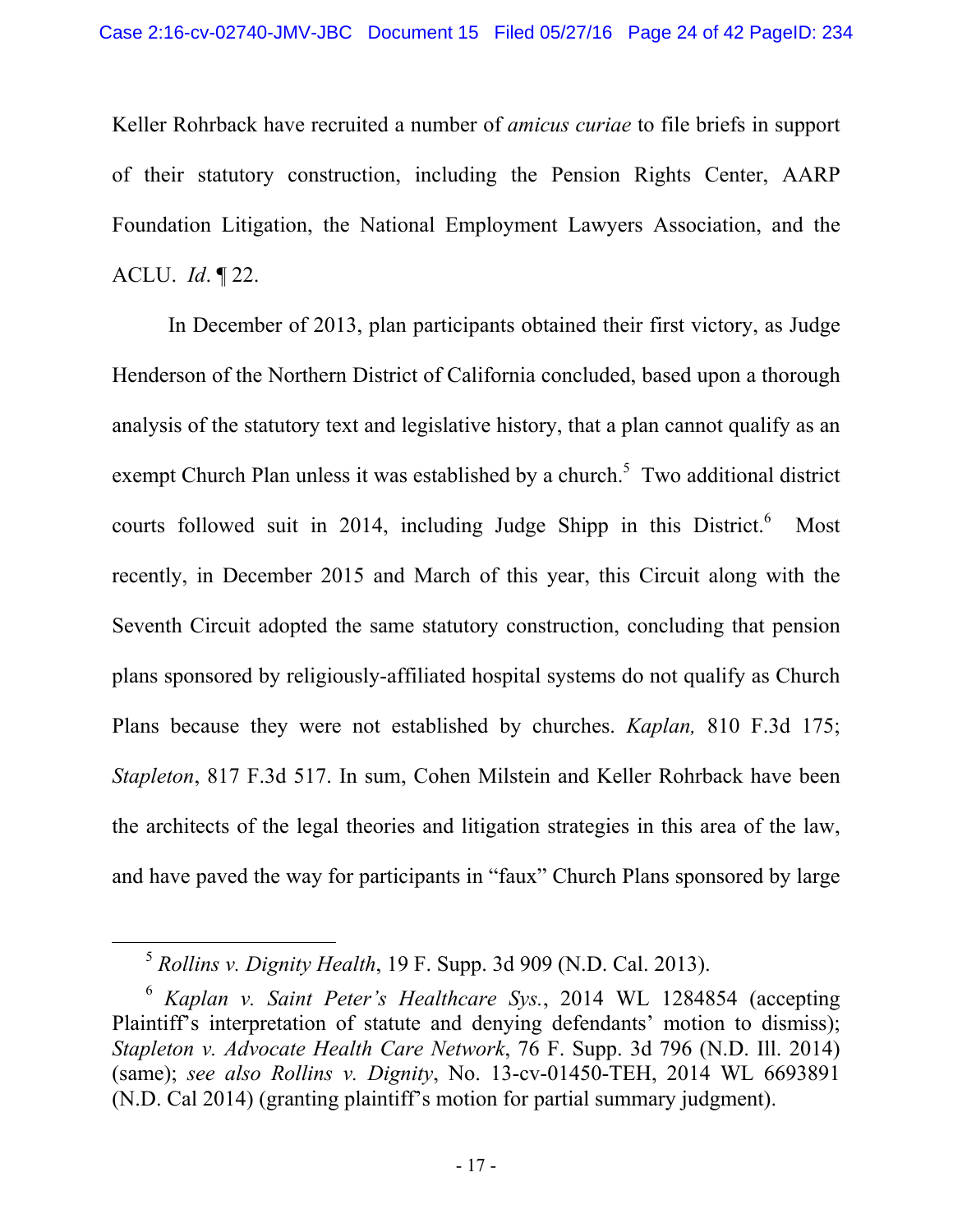hospital conglomerates to pursue substantially similar actions in order to secure the ERISA protections to which they are entitled.

In this particular action, Cohen Milstein and Keller Rohrback reviewed a considerable number of documents preparing the Garbaccio Complaint, including benefits statements and other plan-related documents, newspaper articles, St. Joseph's website, various financial disclosures and statements of St. Joseph's, reports by ratings agencies, Form 5500 filings, and St. Joseph's Form 990 returns. Handorf Decl. ¶ 24; Kilgard Decl. ¶ 21. Cohen Milstein and Keller Rohrback drafted the Garbaccio Complaint based upon their own legal and factual analysis, including the review of thousands of pages of relevant documents, relying on theories developed and honed during six years of litigating Church Plan cases. *Id*. This included investigation of facts that support alternative theories of liability that are not in the Barker complaint, such as the claim that allowing the St. Joseph's Plan to be a Church Plan, exempt from ERISA, is unconstitutional.

Performance of exhaustive pre-litigation investigation and development of pertinent legal theories underlying plaintiffs' claims weigh heavily in favor of appointing firms as interim lead counsel in class actions. *See In re Shop-Vac Mktg. & Sales Pracs. Litig.,* No. 12-MD-2380, 2013 WL 183855, at \*2 (M.D. Pa. Jan. 17, 2013) (awarding interim lead counsel status, reasoning that firm had "conducted a comprehensive investigation, and made a significant investment in time and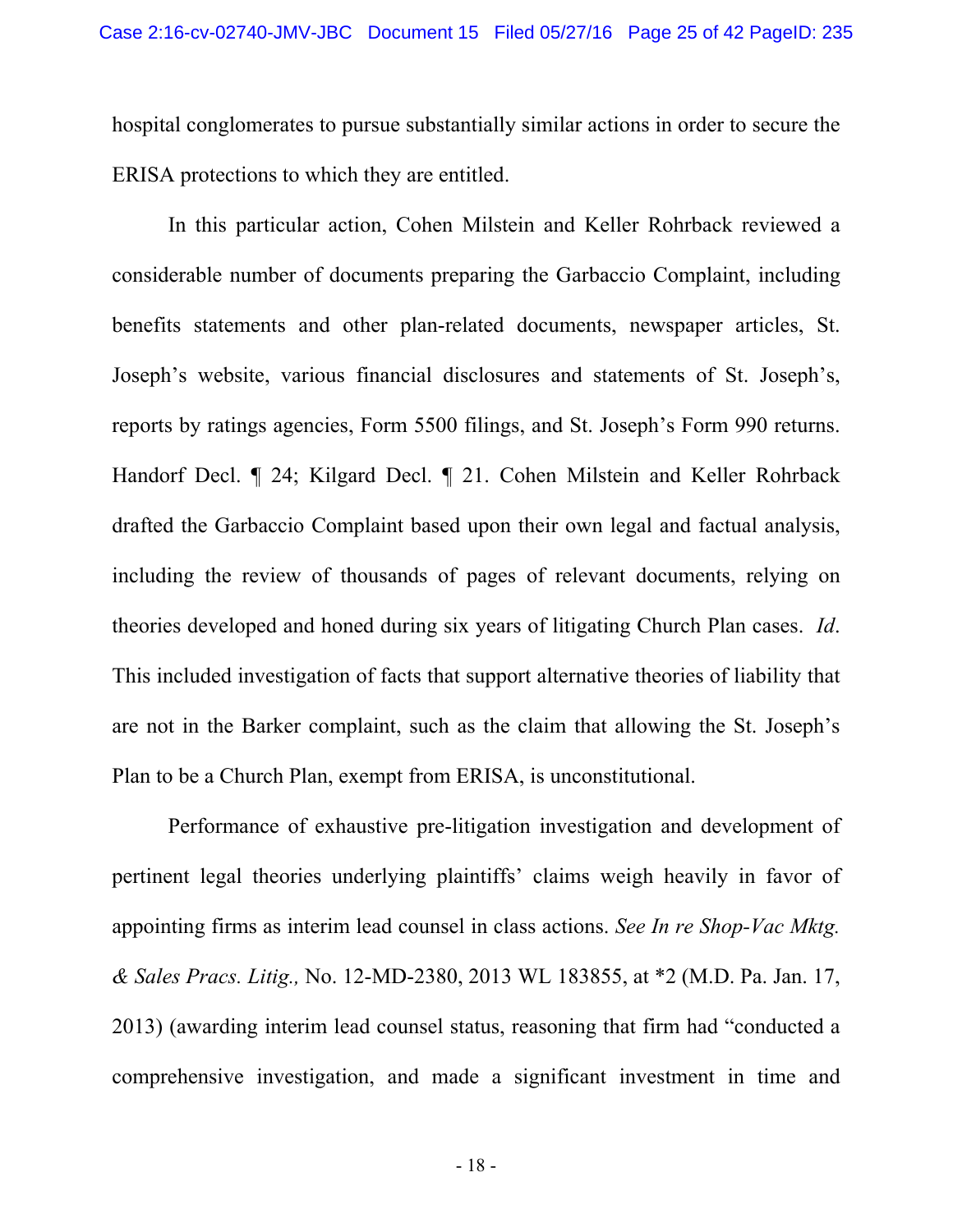resources such that its commitment to this litigation is unquestioned. The [law firm] [retained multiple experts and] has conducted more significant work in investigating and identifying potential claims in this action"). *See also In re Protected Vehicles, Inc.*, 397 B.R. 339, 347 (Bankr. D.S.C. 2008) (appointing as lead class counsel firm that had "done extensive work involving personal contact with over 150 claimants"); *see also In re Mun. Derivatives Antitrust Litig.*, 252 F.R.D. 184, 186 (S.D.N.Y. 2008) (appointing as interim co-lead counsel firms that "expended substantially more effort and resources and obtained more substantial and more valuable and reliable information"); *Brigiotta's*, 2010 WL 3928544, at \*2 (explaining that because firm "expended substantial attorney time . . . in the course of investigation and development of legal theories, and are extremely wellversed in the relevant legal issues . . . weighs in favor of appointing interim counsel as proposed").

Moreover, where, as here, the firms seeking appointment as interim co-lead class counsel based their allegations upon substantial pre-filing investigation and a second firm followed thereafter, courts overwhelmingly favor appointment to those that conducted exhaustive pre-filing litigation and filed first*. See, e.g.*, *In re Shop-Vac Mktg. & Sales Pracs. Litig*., 2013 WL 183855, at \*3 (appointing class counsel who had "conducted thorough and extensive pre-filing investigation and testing of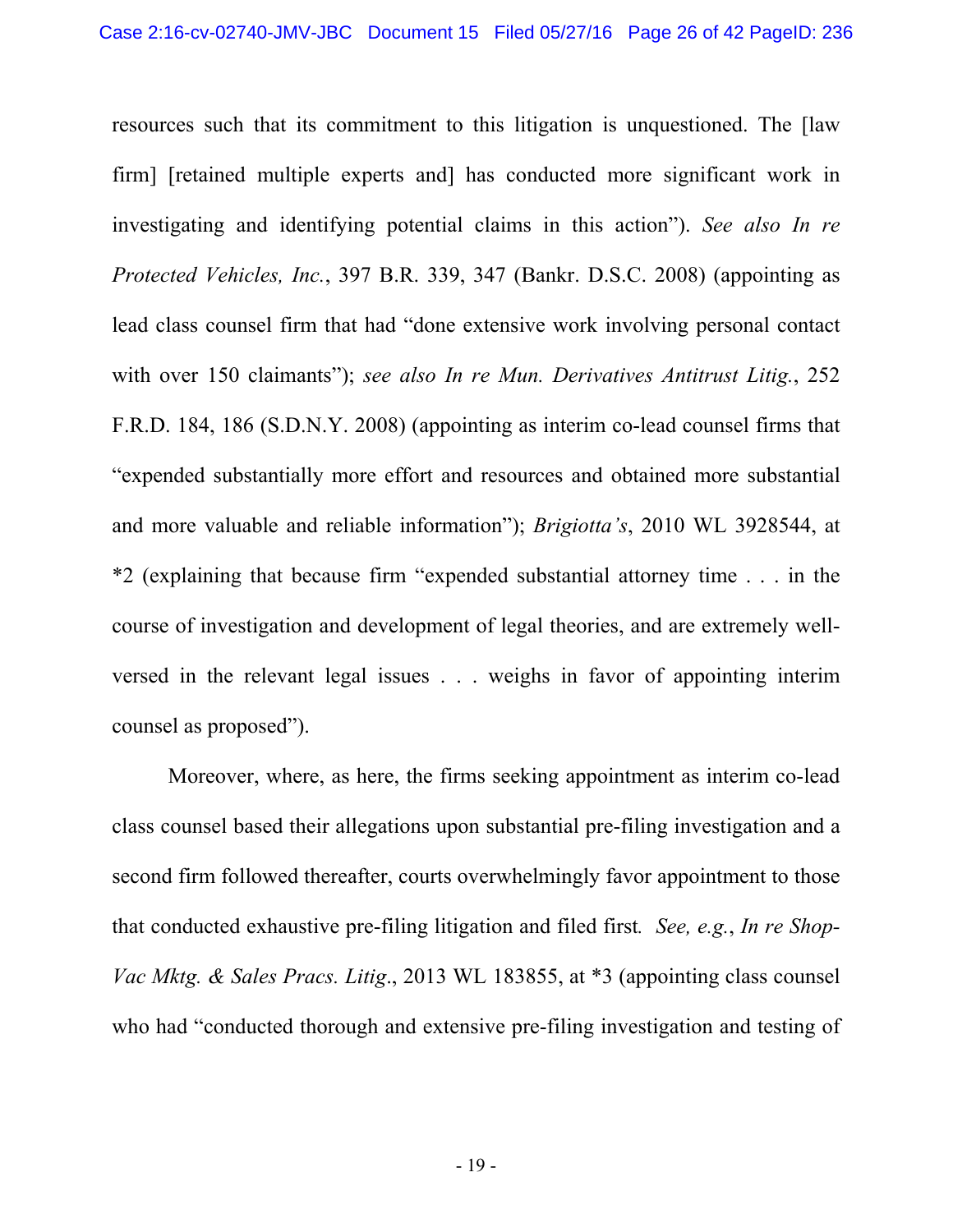the potential claims and initiated legal action months in advance of other applicants"). $<sup>7</sup>$ </sup>

Accordingly, Plaintiff Garbaccio and her counsel's considerable pre-filing investigation into the facts and legal theories in this litigation, as well as her counsel's demonstrated post-filing commitment to the efficient and expeditious litigation of the ERISA claims, weigh heavily in favor of the appointment of Cohen Milstein and Keller Rohrback as Interim Co-Lead Counsel.

 <sup>7</sup> *In re Oreck Corp. Halo Vacuum and Air Purifiers Mktg. and Sales Pracs. Litig.,* 282 F.R.D. 486, 492 (C.D. Cal. 2012) (interim lead class counsel appointed to counsel with extensive experience in litigation at issue and had researched, prepared and filed first); *Kaminske v. JP Morgan Chase Bank N.A.*, Nos. 09- 00918, 09-6352, 2011 WL 521338 at \*3 (C.D. Cal. Jan. 3, 2011) (appointing counsel for first-filed plaintiffs over objection of later-filed plaintiffs, concluding that firm representing first-filed plaintiffs were in best position to represent the class "in light of the extensive amount of research and discovery [it] has conducted…"); *Walker v. Discover Fin. Servs.*, No. 10-06994, 2011 WL 2160889, at \*3-4 (N.D. Ill. May 26, 2011) (appointing as interim class counsel firms that were the first to file class action complaints after having performed the most work in identifying and investigating the claims); *Miller v. Beazer Homes USA, Inc.*, Nos. 07-00952, 07-1079, 07-1098, 07-1401, 2007 WL 3005332, at \*2 (N.D. Ga. Oct. 11, 2007) (appointing lead counsel "based upon the work counsel have performed in identifying and investigating potential claims in the action as well as their knowledge and experience in this area of law"); *In re Mun. Derivatives Antitrust Litig.*, 252 F.R.D. at 186 (interim lead counsel appointed to firm that did most pre-filing work and filed first. Court found that subsequent complaints filed by other firms "substantially similar to [ ] initial filings"). *See also* 5 James Wm. Moore et al., *Moore's Federal Practice* § 23.120 [3][a] (3d ed. 2007) (attorneys who completed the first investigation and filed the first complaint are "in a better position to represent the class fairly and adequately than attorneys who have not undertaken those tasks").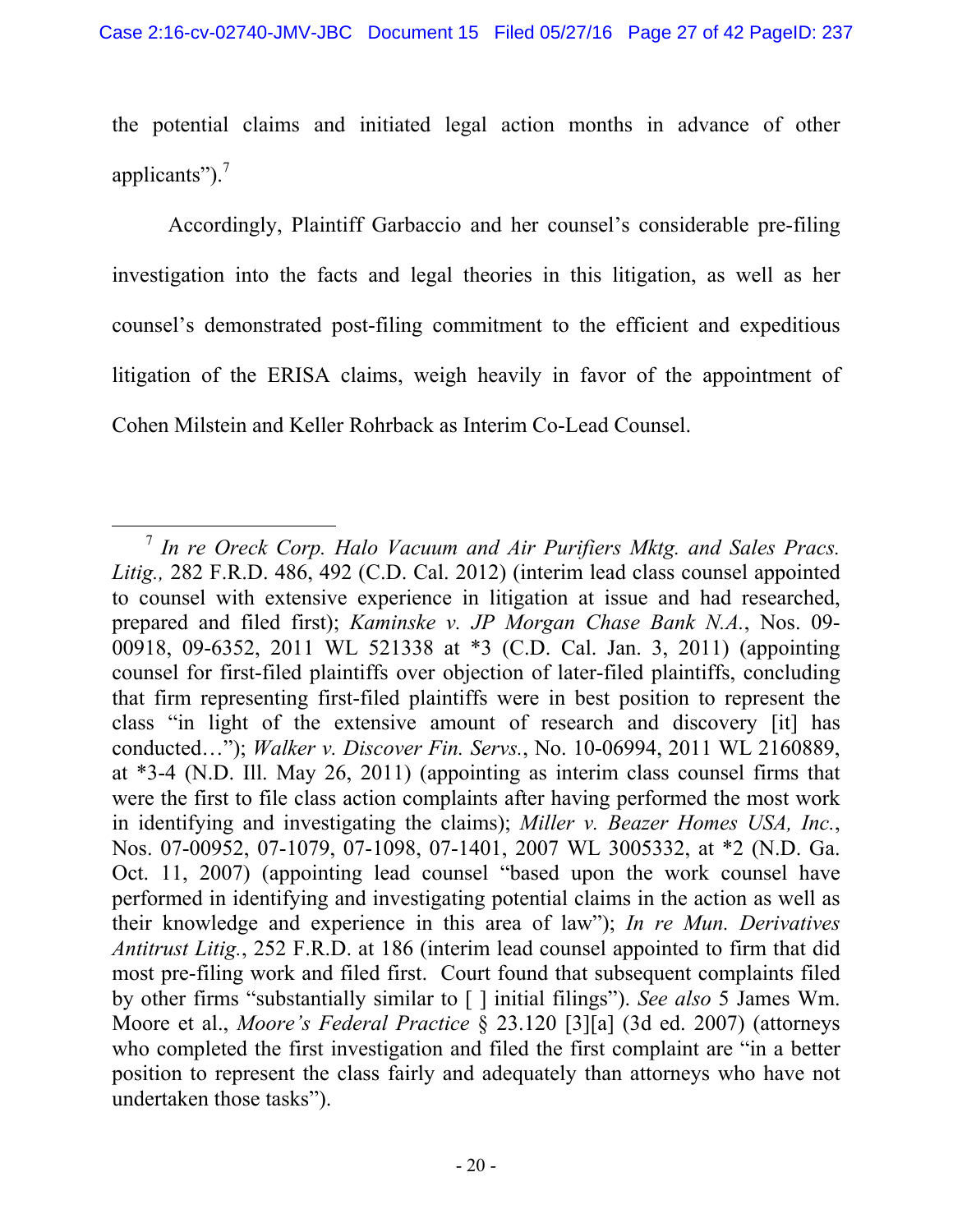### **4. Counsel for Plaintiff Garbaccio Have the ERISA Experience and Knowledge to Litigate These Actions**

The second and third Rule 23(g) factors also weigh in favor of appointing Cohen Milstein and Keller Rohrback as the best qualified to serve as Interim Co-Lead Counsel in this ERISA class action. *See, e.g., Outten v. Wilmington Tr. Corp.,* 281 F.R.D. 193, 200 (D. Del. 2012) ("Experience and knowledge of the law is of the utmost importance when determining lead counsel.")*; see also In re Terazosin Hydrochloride Antitrust Litig.,* 220 F.R.D. 672, 702 (S.D. Fla. 2004) ("The consideration that the Court finds to be most persuasive, however, relates to [counsel's] experience in, and knowledge of, the applicable law in this field.")); *see also Foltz v. Delaware St. Univ.,* 269 F.R.D. 419, 426 (D. Del. 2010) (finding that counsel is qualified to "fairly and adequately represent the interests of the class as required by Rule 23(g)" based on experience and qualifications extracted from Counsel Memorandum); *see also In re Luxottica Group, S.p.A. Sec. Litig.* No. 01- 3285*,* 2004 WL 2370650, at \* 5 (E.D.N.Y. October 22, 2004) (selecting a firm as lead class counsel based on the firm's "experience and expertise"). Indeed, these two factors are really implicit in the first factor. The only reason Cohen Milstein and Keller Rohrback could so successfully mount a challenge to the misuse of the relatively esoteric ERISA exemption was precisely because of their deep experience in and knowledge of ERISA.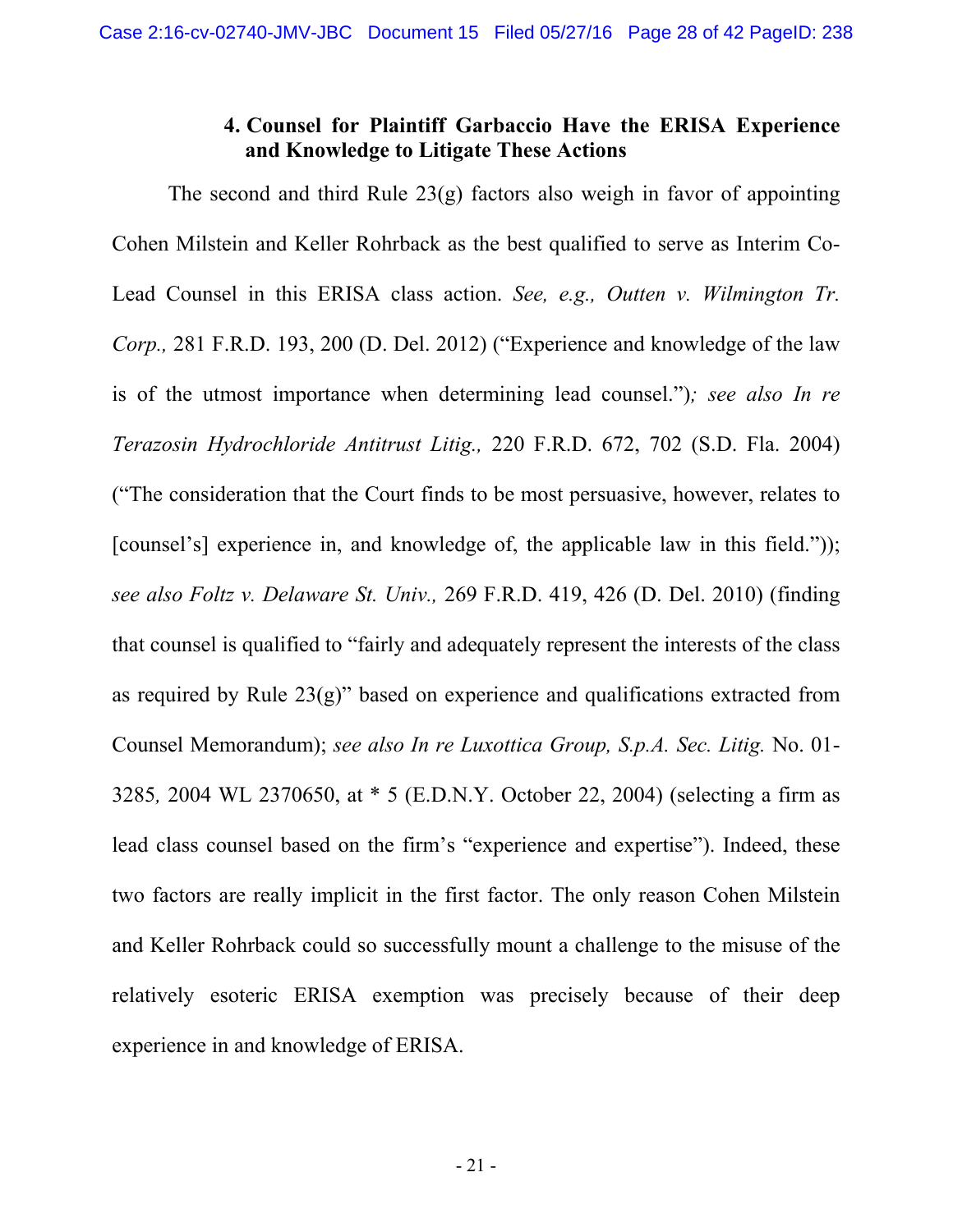Cohen Milstein and Keller Rohrback are national leaders in class action litigation generally and have premier ERISA class action practices that are nationally recognized. *See* Handorf Decl. ¶¶ 25-26; Kilgard Decl. ¶¶ 22-23. Both Cohen Milstein's Employee Benefits Practice Group and Keller Rohrback's ERISA practice have extensive experience with a broad array of ERISA cases and have achieved considerable recoveries on behalf of ERISA plan participants and beneficiaries. Handorf Decl. ¶26; Kilgard Decl. ¶ 23. Because of Cohen Milstein's and Keller Rohrback's ERISA expertise and the successful results these firms have achieved for ERISA classes, each firm has litigated numerous ERISA class cases and been appointed lead or co-lead counsel in several ERISA class action cases where contested leadership petitions were filed. Handorf Decl. ¶ 45 Kilgard Decl. ¶ 23.

#### **Cohen Milstein's ERISA Expertise**

Cohen Milstein's Employee Benefits Practice Group has been devoted exclusively to litigating complex ERISA class actions for over 15 years. Handorf Decl. ¶ 25. The group, led by Karen L. Handorf, has played a significant role in the development of employee benefits law. Handorf Decl. ¶ 26. Under Ms. Handorf's leadership, Cohen Milstein maintains a leading ERISA practice that successfully represents ERISA participants throughout the country. Handorf Decl. ¶ 26; Ferguson Decl. on behalf of The Pension Rights Center at ¶ 13.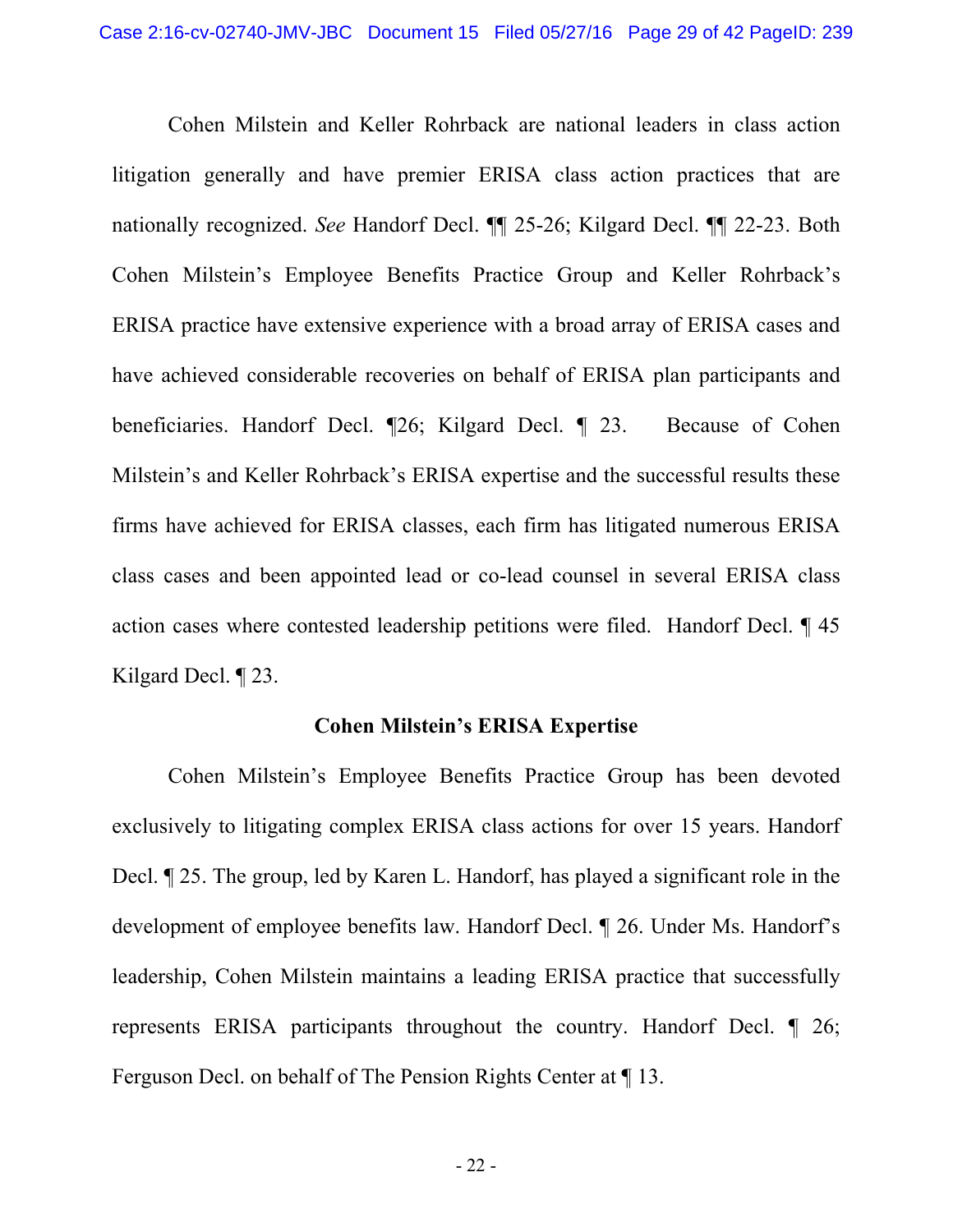Before joining Cohen Milstein in 2007, Ms. Handorf spent more than 25 years enforcing ERISA at the U.S. Department of Labor (DOL). At the DOL, she was responsible for supervising ERISA litigation brought by the Secretary of Labor nation-wide covering a broad array of ERISA issues, including fiduciary breaches, prohibited transactions, diversification, remedies, coverage, preemption, fiduciary status, plan terminations, retiree health, benefit claims and ESOPs. She also developed and supervised an amicus brief writing program which addressed complex and novel ERISA issues that arose in private litigation in the appellate courts and the Supreme Court. As Deputy Associate Solicitor of the Plan Benefits Security Division, Ms. Handorf served as the second-highest ranking lawyer for enforcement of the provisions of ERISA at issue here. Handorf Decl. ¶ 27. While at DOL, she was awarded the Department's Distinguished Career Service Award and Exceptional Achievement Awards for her work on ERISA remedies, employer stock issues, retiree health care, defined benefit pension plan terminations and the amicus brief writing program. *Id*. ¶ 28. Because of her long career at DOL, she has a deep understanding of the Department's policies and procedures and has maintained strong working relationships with Department and other government officials.

Ms. Handorf is a fellow of the American College of Employee Benefits Counsel, an organization dedicated to elevating the standards and advancing the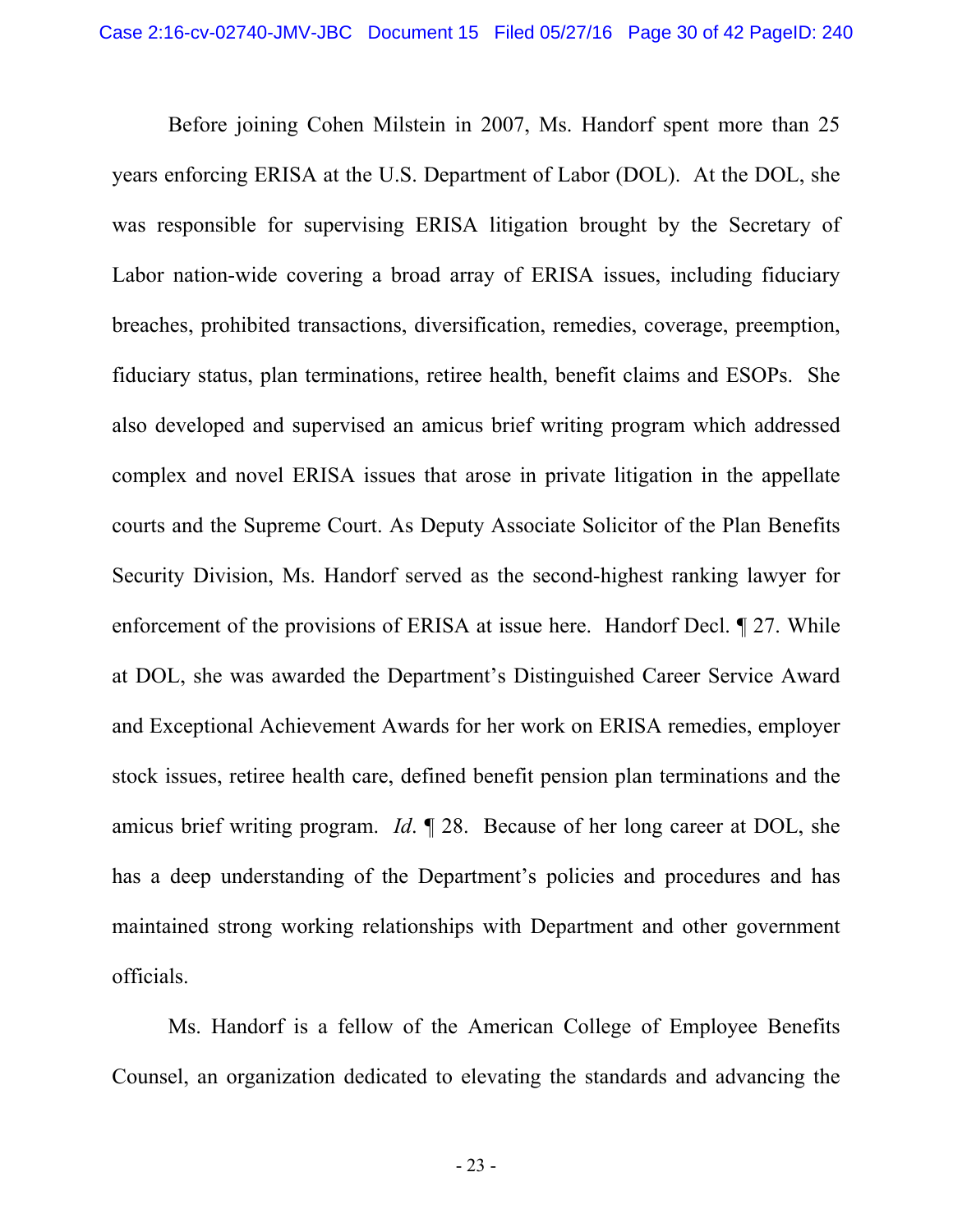public's understanding of the practice of employee benefits law. Handorf Decl. ¶ 29. Ms. Handorf is one of fewer than ten lawyers regularly representing participants and beneficiaries to receive that honor. Handorf Decl. ¶ 30. Ms. Handorf has served as plaintiff's co-chair of ABA subcommittees on ERISA civil enforcement and preemption and for more than two decades, has been a frequent national speaker on ERISA issues. Handorf Decl. ¶ 31. In 2016, she was selected for inclusion in Best Lawyers in America for ERISA practice. *Id*. ¶ 32. Ms. Handorf's breadth and depth of ERISA knowledge is unparalleled in the plaintiff's bar and provides a significant asset to the Cohen Milstein team. *See* Ferguson Decl. on behalf of the Pension Rights Center at ¶ 13; Signorille Decl. on behalf of AARP at ¶ 20.

Cohen Milstein's litigation team for this matter also includes Michelle C. Yau. Ms. Yau received her law degree from Harvard Law School in 2003, where she was awarded several public interest fellowships, including the Heyman Fellowship for academic excellence and demonstrated commitment to federal public service. Handorf Decl. ¶ 36. Ms. Yau graduated Phi Beta Kappa with a B.A. in Mathematics from the University of Virginia. *Id*. ¶ 37. Before law school, she worked as a financial analyst at Goldman, Sachs & Co. in the Financial Institutions Group of the Investment Banking Division. *Id*. ¶ 38. Ms. Yau has litigated some of the most significant ERISA lawsuits since she started in the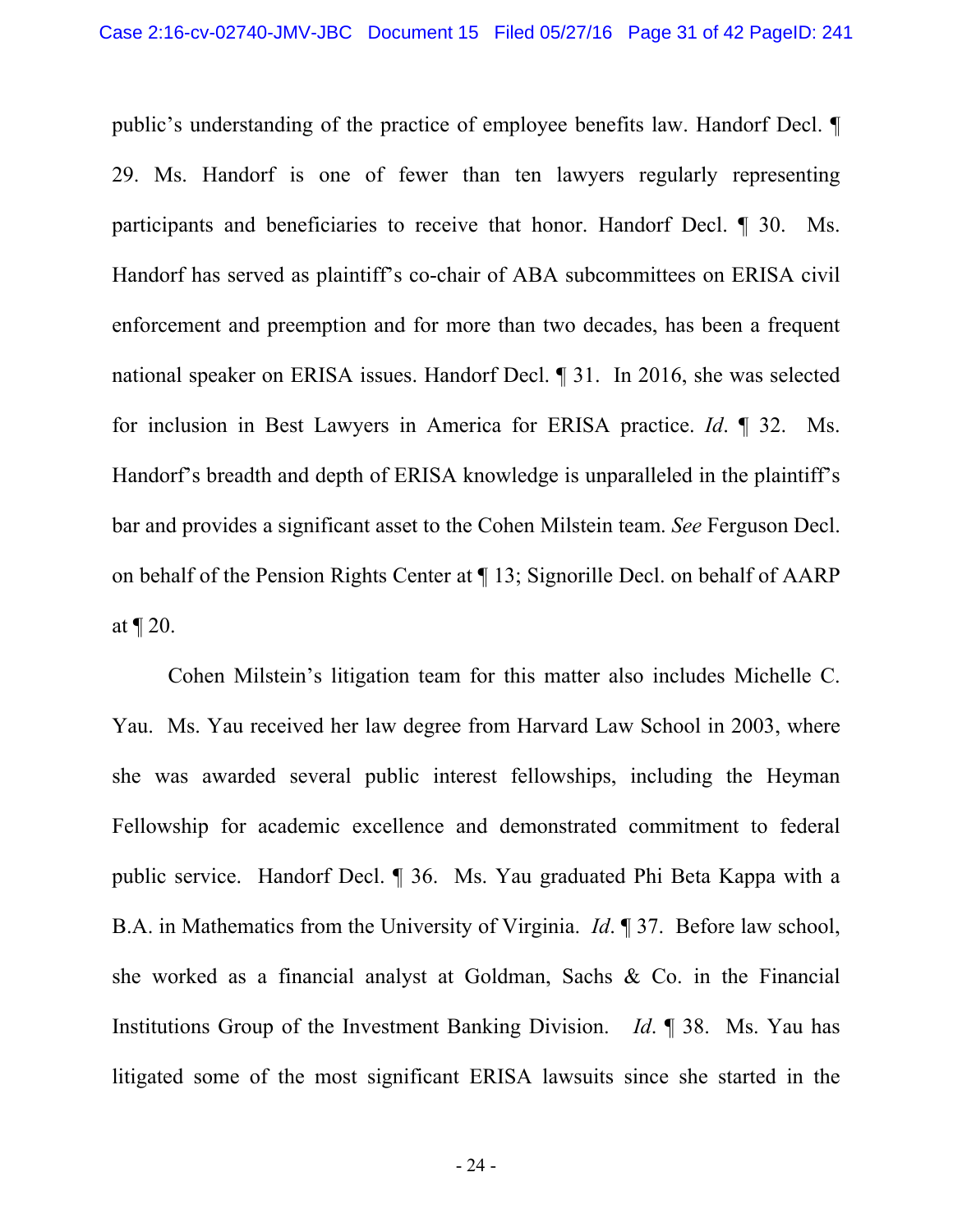Department of Labor Honors Program. In 2014, *Law360* named Ms. Yau a "Rising

Star Under 40." *Id*. ¶ 39.

### **Keller Rohrback's ERISA Expertise**

Keller Rohrback has obtained many favorable and groundbreaking decisions

in the area of company stock and other ERISA class action cases. The firm's work

as lead counsel in ERISA cases has been widely praised. For example, in

*WorldCom*, Judge Denise Cote found that:

Lead Counsel [Keller Rohrback] has performed an important public service in this action and has done so efficiently and with integrity. It has cooperated completely and in novel ways with Lead Counsel for the Securities Litigation and in doing so all of them have worked to reduce legal expenses and maximize recovery for class members. Lead Counsel . . . has also worked creatively and diligently to obtain a settlement from WorldCom in the context of complex and difficult legal questions. . . . Lead Counsel should be appropriately rewarded as an incentive for the further protection of employees and their pension plans not only in this litigation but in all ERISA actions.

*In re WorldCom, Inc. ERISA Litig.*, No. 02-4816, 2004 WL 2338151, at \*10

(S.D.N.Y. Oct. 18, 2004).

Keller Rohrback's strength lies in its people, including 70 attorneys who are accountants, economists, computer technology experts, and former U.S. Department of Justice prosecuting attorneys, as documented in the firm's resume. Kilgard Decl. ¶ 3. Keller Rohrback's Complex Litigation and ERISA team is led by the firm's Managing Partner, Lynn Lincoln Sarko. *Id.* ¶ 22. Mr. Sarko received both his M.B.A. in accounting and law degree from the University of Wisconsin,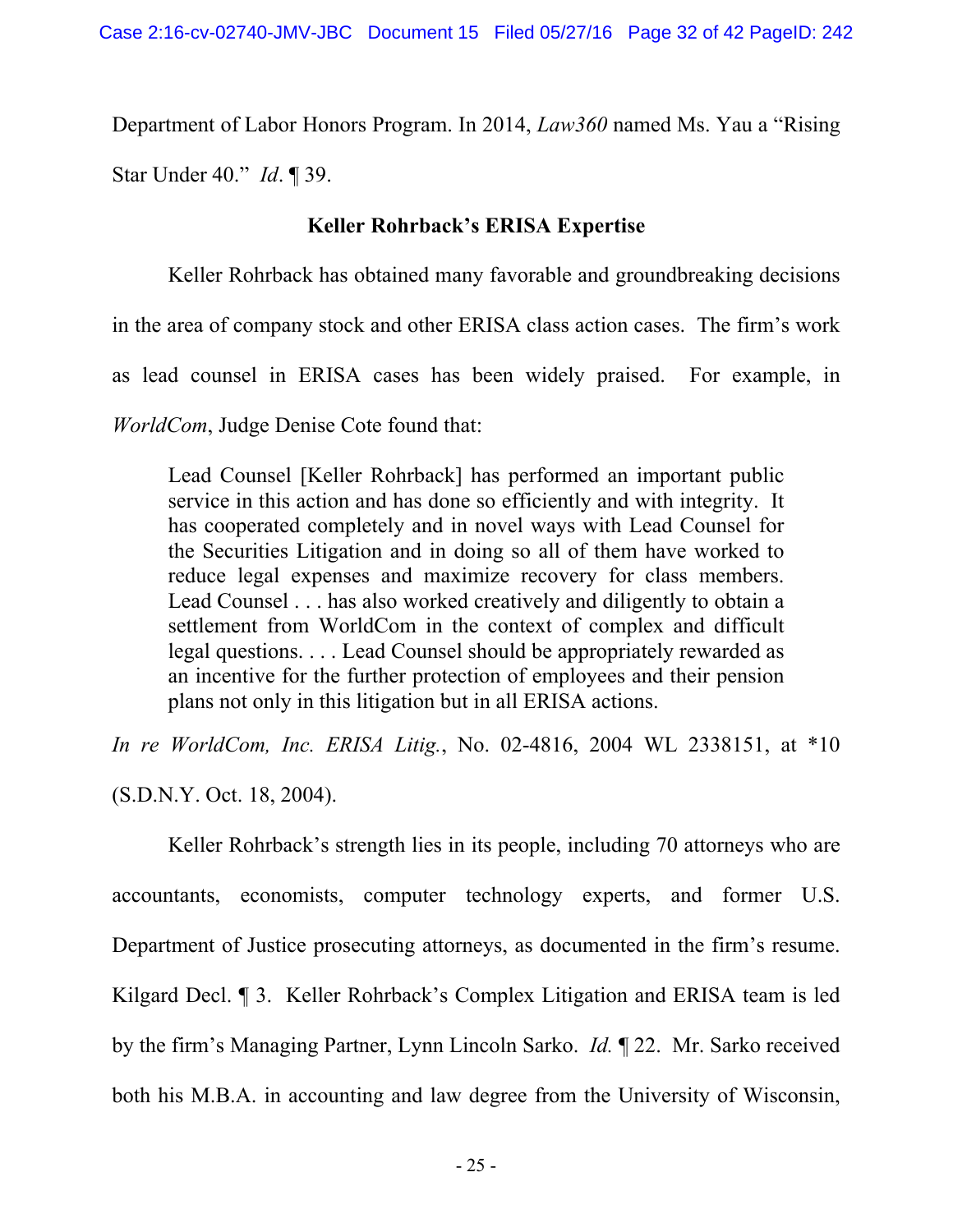where he served as Editor-in-Chief of the *Wisconsin Law Review* and was selected by faculty as the outstanding graduate of his law school class. *Id*. He is a former Assistant United States Attorney and Ninth Circuit judicial law clerk (Hon. Jerome Farris). He has actively engaged in the prosecution of complex litigation for more than two decades. *Id.*

Mr. Sarko has worked closely with the Department of Labor on numerous issues, has established relationships with many of the key experts in the field, and has worked extensively with plaintiff and defense counsel in related cases. *Id.* He is a frequent commentator on ERISA litigation and regularly speaks at national ERISA conferences. *Id.* 

The Keller Rohrback Complex Litigation and ERISA team that Mr. Sarko leads is also highly accomplished, and includes numerous lawyers whose practices focus primarily on ERISA class action cases. These attorneys include Ron Kilgard, who practices in the firm's Phoenix office. Mr. Kilgard graduated *cum laude* with a B.A. in History from Harvard College in 1973 and received his Master of Theological Studies from Harvard Divinity School in 1975. Kilgard Decl. at ¶ 5, n. 2. He then graduated *magna cum laude* from Arizona State University College of Law, where he was the Editor-in-Chief of the *Arizona State Law Journal* and where he received the Armstrong Award (outstanding graduate). *Id.*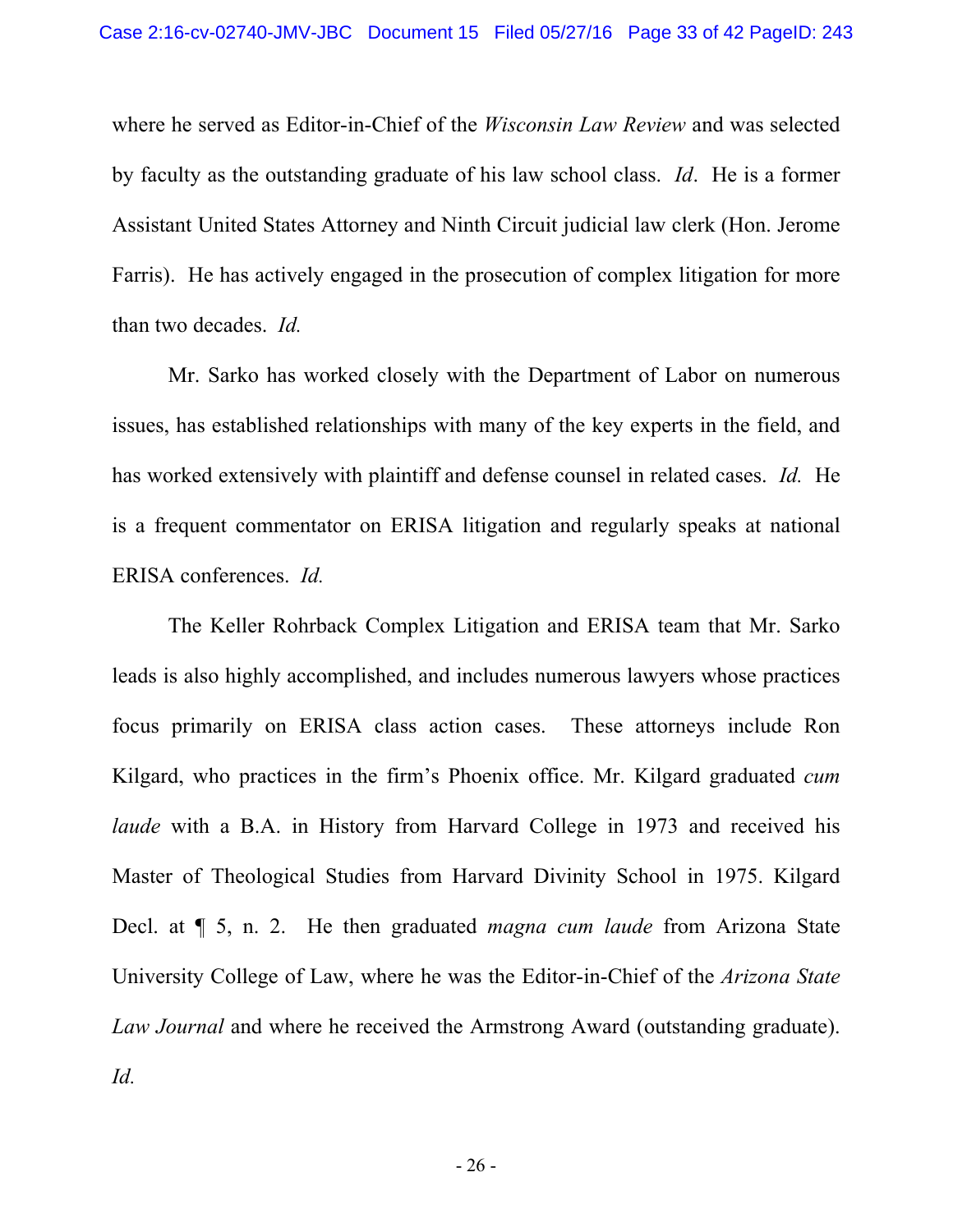Since joining Keller Rohrback in 2002, Mr. Kilgard has been extensively involved in pension plan class action litigation, involving both ERISA and non-ERISA plans. *Id.* ¶ 5. In 2012 he was selected for inclusion in Best Lawyers in America (19th ed.) for ERISA practice. Mr. Kilgard has published on a variety of topics, and has spoken at a number of conferences regarding pertinent issues. *Id.*  Mr. Kilgard has played leading roles in numerous ERISA cases.

#### **Both Firms' Church Plan Expertise**

Cohen Milstein and Keller Rohrback spotted the Church Plan issue, investigated it, developed it, and invested millions of dollars in attorney time and out of pocket expenses in the effort. And they are the *only* firms to have achieved significant victories in the district and appellate courts. To be sure, it has not always been easy. Early cases were mixed, and recently, a District of Colorado court ruled against Cohen Milstein and Keller Rohrback. *See Medina v. Catholic Health Initiativ*es, No. 13-01249, 2015 WL 8144956 (D. Colo. 2015). However, that decision was specifically repudiated by the Third and Seventh Circuits. *See Stapleton,* 817 F.3d at 523; *Kaplan,* 810 F.3d at 183 . Since 2013, Cohen Milstein and Keller Rohrback have filed seventeen cases against hospitals and healthcare systems involving the improper application of the ERISA Church Plan exemption. They have survived numerous motions to dismiss and obtained favorable decisions from two Courts of Appeals on the statutory question of Church Plan status.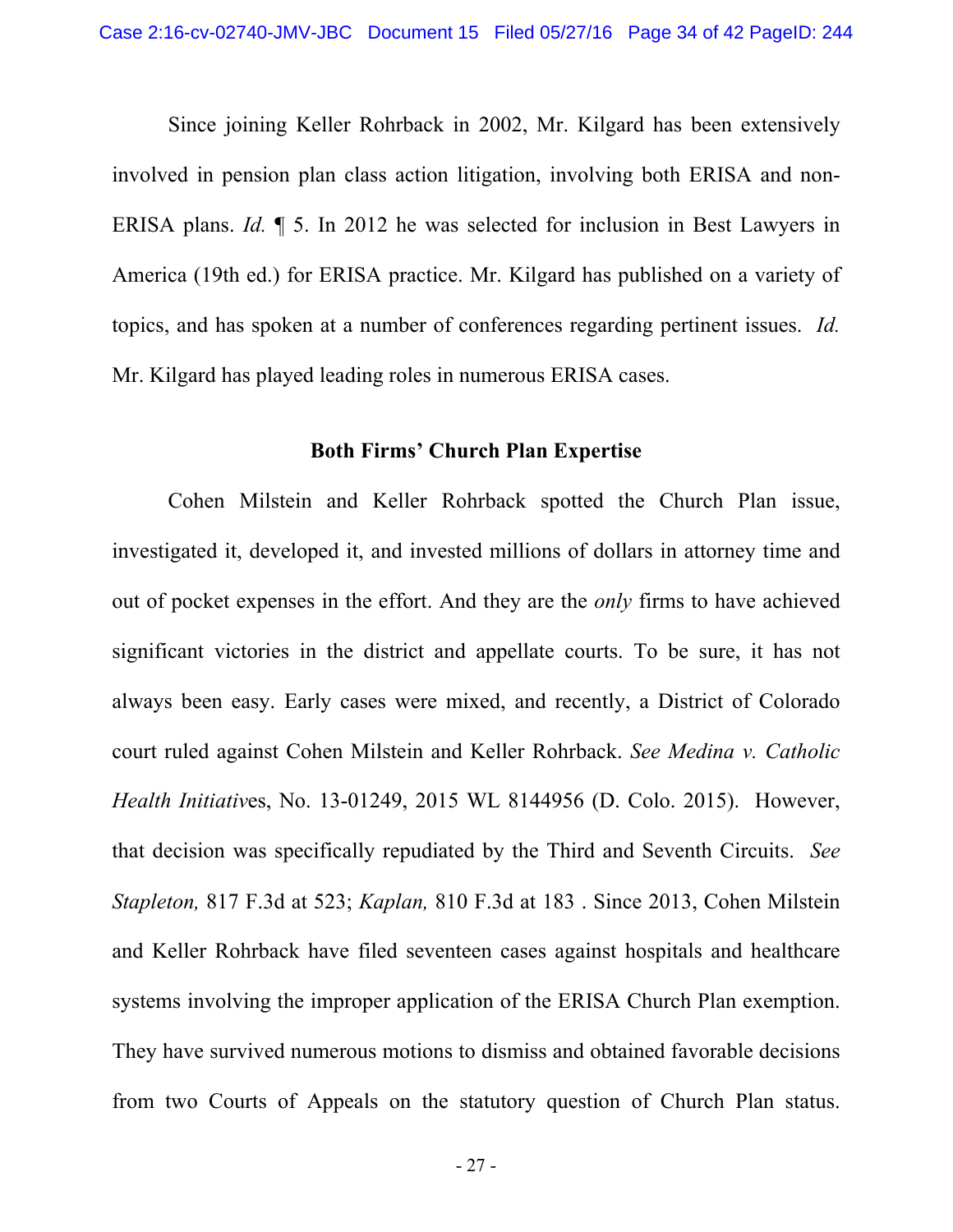Specifically, Cohen Milstein and Keller Rohrback acted or are acting as class counsel in the following Church Plan (in addition to this case):<sup>8</sup>

- *Overall v. Ascension Health*, No. 13-11396 (E.D. Mich. March 28, 2013);
- *Chavies v. Catholic Health East*, No. 13-1645 (E.D. Pa. March 28, 2013);
- *Rollins v. Dignity Health, et al*., No. 13-1450 (N.D. Cal. April 1, 2013);
- *Medina v. Catholic Health Initiatives*, No. 13-1249 (D. Colo. May 10, 2013);
- *Kaplan v. Saint Peter's Healthcare System,* No. 13-2941 (D.N.J. May 7, 2013);
- *Stapleton v. Advocate Health Care Network,* No. 14-1873 (N.D. Ill. March 7, 2014);
- *Owens v. St. Anthony Medical Center,* No. 14-4068 (N.D. Ill. June 2,  $2014$ ;
- *Lann v. Trinity Health Corp.,* No. 14-2237 (D. Md. July 11, 2014);
- *Griffith v. Providence Health*, No. 14-1720 (W.D. Wash. November 7, 2014);
- *Carver v. Presence Health Network*, No. 15-2905 (N.D. Ill. April 2, 2015);
- *Feather v. SSM Health,* No. 16-393 (S.D. Ill. April 8, 2016);
- *Jewett v. Franciscan Alliance, Inc.,* No. 16-4589 (N.D. Ill. April 22, 2016);
- *Smith v. OSF Healthcare System,* No. 16-467 (S.D. Ill. April 27, 2016);
- *Whaley v. Mercy Health,* No. 16-518 (S.D. Ohio May 3, 2016);
- *Sanzone v. Mercy Health,* No. 16-478 (W.D. Okla. May 6, 2016); and
- *Garbaccio v. St. Joseph's Hospital,* No. 16-2740 (D.N.J. May 13, 2016)

Through investigating and litigating these cases, Cohen Milstein and Keller

Rohrback have gained extensive, unparalleled knowledge of the Church Plan exemption. Attorneys performed a detailed analysis of the text of the Church Plan exemption, researching prior versions of the exemption, its legislative history, and related regulations. Handorf Decl. ¶ 40; Kilgard Decl. ¶ 15. They also reviewed IRS private letter rulings, DOL Advisory Opinions, and every court decision

 8  $\delta$  Handorf Decl.  $\P$  20. (Dates indicate filing of complaint)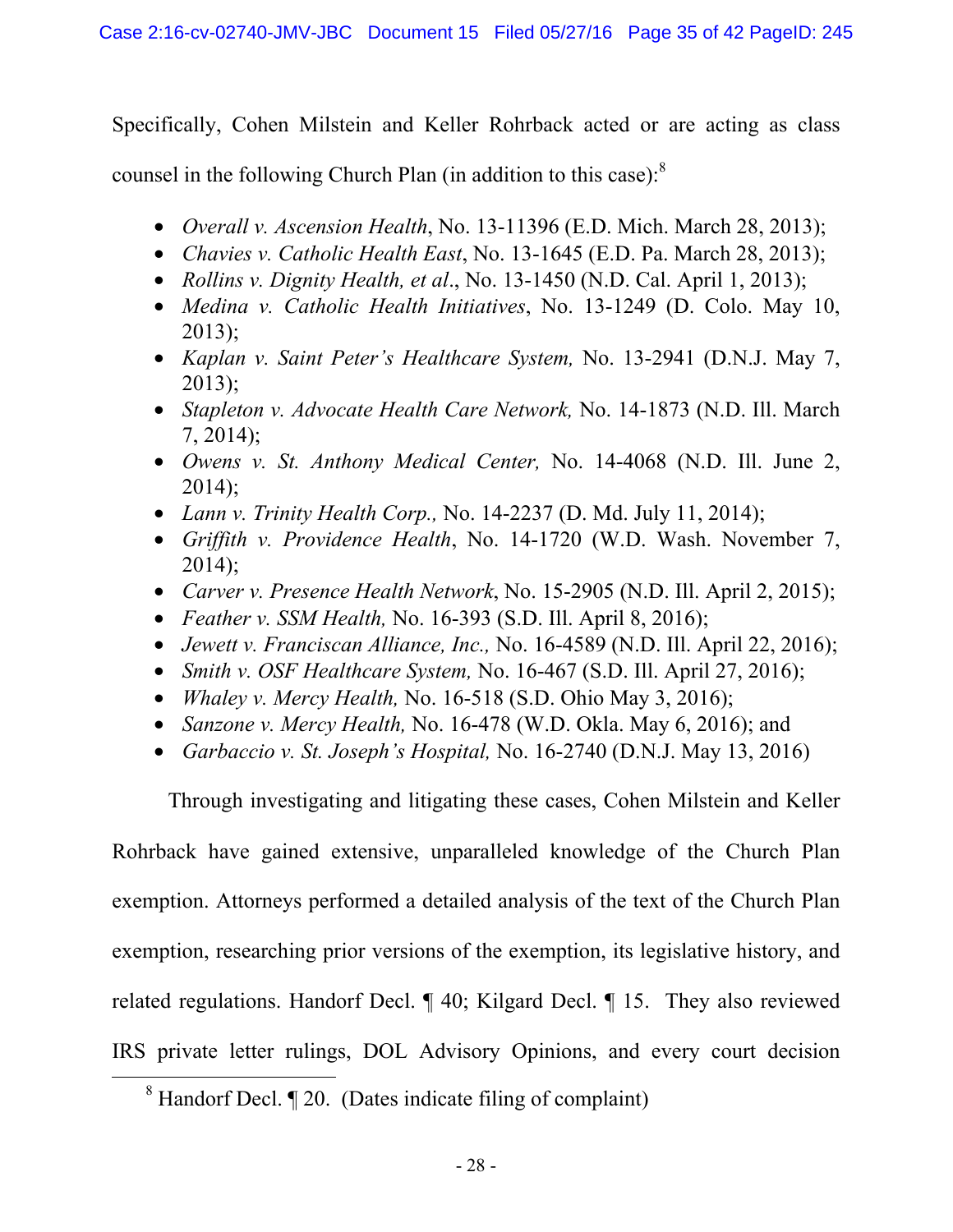interpreting the exemption since it was enacted. Handorf Decl. ¶ 12, 41; Kilgard Decl. ¶ 14. They developed and analyzed the factual basis for claiming that plans established by non-churches did not meet the statutory requirements even based on the Government's erroneous interpretation of the Church Plan exemption. *Id.*  And they developed the argument that application of the Church Plan exemption to plans established by non-churches would be unconstitutional. Handorf Decl. ¶ 13; Kilgard Decl. *¶* 15. Based on this meticulous and exhaustive approach, Cohen Milstein and Keller Rohrback have capably challenged years of contrary agency pronouncements and an assortment of ill-considered lower court decisions.

Moreover, because of their substantial ERISA expertise in general and work on Church Plan litigation in particular, Cohen Milstein and Keller Rohrback are best able to handle the difficult legal and factual issues that arise once the coverage issues are resolved. Ferguson Decl. ¶¶ 19-20 ("The reputations of Cohen Milstein and Keller Rohrback in the ERISA community are excellent and their expertise with respect to Church Plan cases is unmatched by any other firm.... I would not hesitate to recommend those firms to participants seeking representation in litigation involving the ERISA Church Plan exemption. There is no question that they have achieved unparalleled expertise in the numerous ERISA issues implicated by the church plan exemption"); Signorille Decl. ¶ 18 ("Together Cohen Milstein and Keller Rohrback are an ideal team for a major pension plan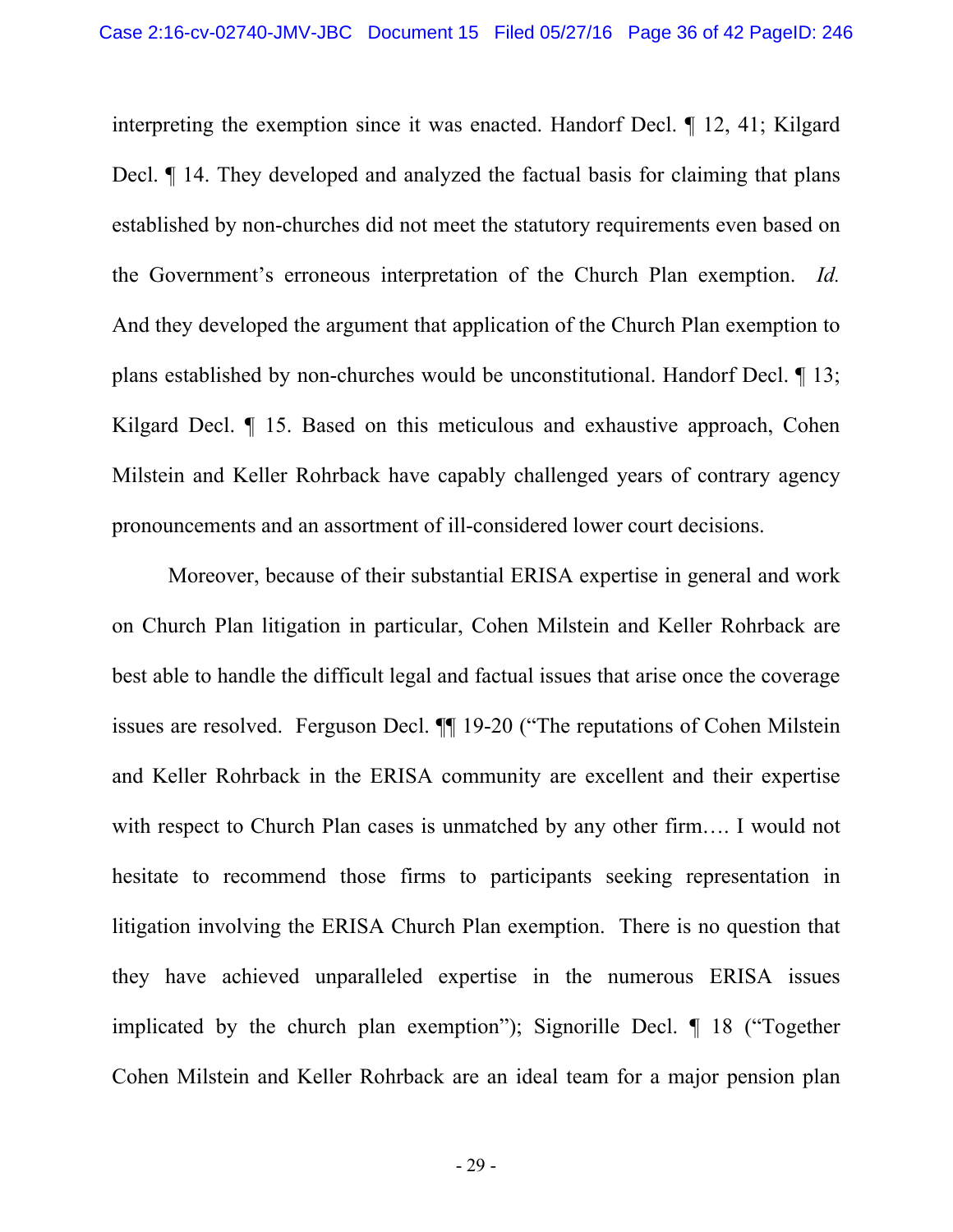litigation initiative such as the church plan cases, as indeed, they have proved themselves"). Defined benefit pension plans, such as the St. Joseph's Plan, are highly regulated by ERISA and the parallel tax code. Cohen Milstein and Keller Rohrback have significant substantive knowledge of ERISA and tax code provisions – including funding, actuarial assumptions, lump sum calculations, mergers and terminations – that are involved in assuring that once coverage is established, these plans come into compliance with ERISA. For example, a member of our legal team, Ms. Yau, has particular expertise related to understanding the various actuarial assumptions mandated by ERISA due to the fact that she graduated Phi Beta Kappa with a degree in Mathematics. Handorf Decl. ¶ 37.

### **5. Counsel for Plaintiff Garbaccio Have the Resources Necessary to Represent the Class**

As to the fourth factor – the resources available to represent the Class – Cohen Milstein and Keller Rohrback are well-established and successful law firms that have the financial resources and personnel necessary to pursue a case of this magnitude, as each has demonstrated in numerous large-scale class actions. *See* Handorf Decl. ¶ 42; Kilgard Decl. ¶ 26. Cohen Milstein has over 90 lawyers in six U.S. cities<sup>9</sup> and has a group of five attorneys – with a combined  $40+$  years of

 <sup>9</sup> *See About Cohen Milstein,* Cohen Milstein, http://www.cohenmilstein.com/about-us (last visited May 27, 2016).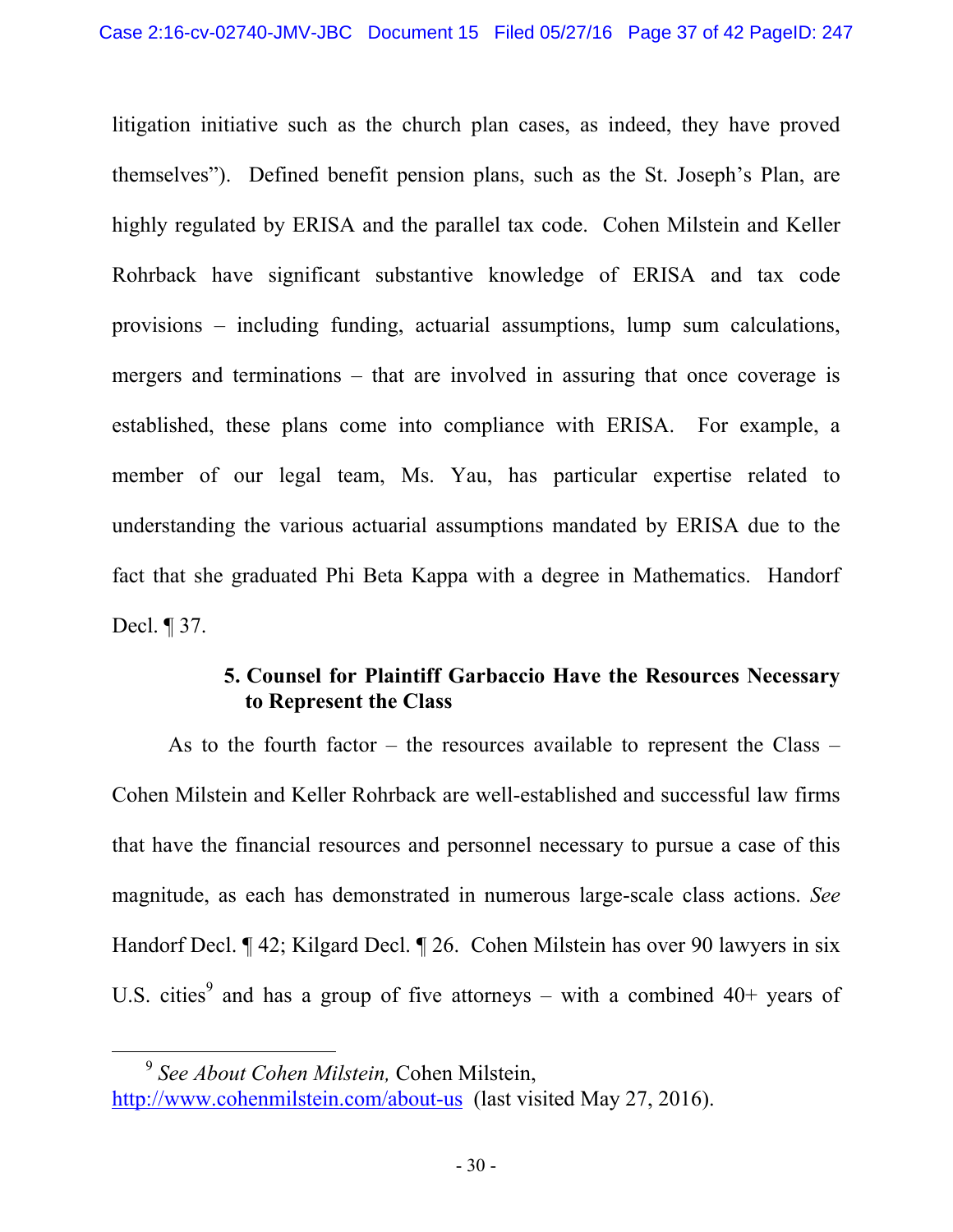ERISA litigation experience – whose practice consists exclusively of ERISA class actions.10

Cohen Milstein also has the financial resources to litigate complex class actions for years, and it has done so many times. The firm commenced the Wal-Mart employment discrimination class action in 2001 and has continued litigating the matter even after the U.S. Supreme Court's reversal of class certification in 2011. Similarly, in a securities fraud action against BP plc related to the *Deepwater Horizon* oil spill, the firm litigated for six years – through a Fifth Circuit appeal and a summary judgment hearing – without reimbursement for fees and expenses. In each of these cases, the Firm has paid for significant e-discovery costs, including the costs of different document management systems and the costs of various experts, among other costs of litigation. Likewise, in mortgage-backed securities litigation, the firm has been involved in approximately nine class actions against most of the largest financial institutions on behalf of investors who were misled by the quality of the underlying mortgages. Cohen Milstein has secured nearly \$2 billion in recoveries for investors, and financed those class actions simultaneously through settlement and final approval.

 <sup>10</sup> *See Employee Benefits/ERISA*, Cohen Milstein,

http://www.cohenmilstein.com/practice-area/employee-benefits-erisa (last visited May 27, 2016).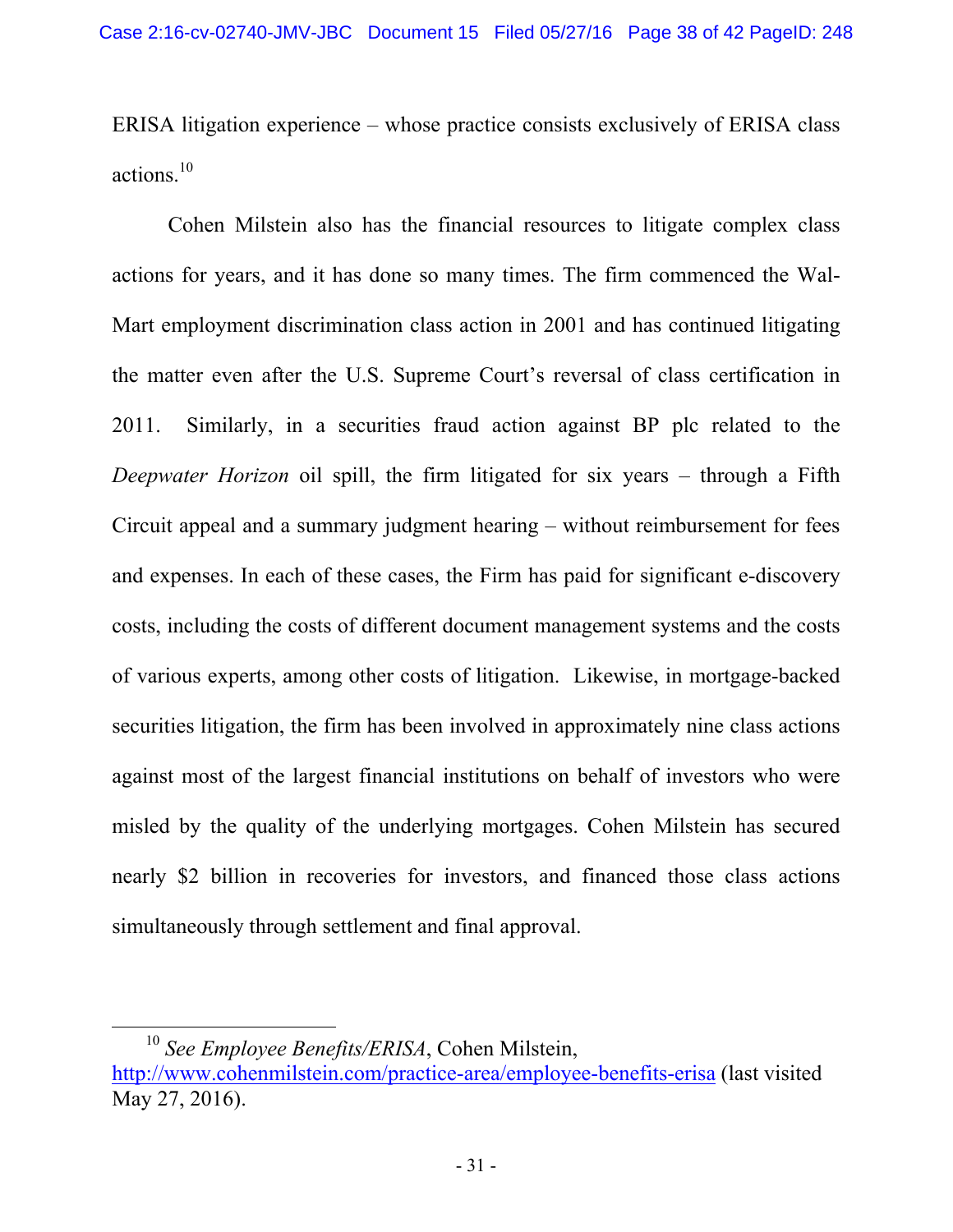Similarly, Keller Rohrback L.L.P. is a seventy-lawyer firm with a national reputation as a go-to plaintiffs' firm for large-scale, complex individual and class action cases. Keller Rohrback's nationwide ERISA litigation practice has a broad geographic footprint, with offices in Seattle, Phoenix, New York, two offices in California and one in Montana. Keller Rohrback has attorneys admitted in every United States Court of Appeals, numerous federal district courts, and the United States Supreme Court. *See Our Firm*, Keller Rohrback Law Offices, L.L.P. http://krcomplexlit.com/firm/ (last visited May 27, 2016).

Keller Rohrback also has the financial resources to litigate large cases for years, and it has done so many times. For example, in the Enron 401(k) litigation, Keller Rohrback litigated the case for over six years, incurring hundreds of thousands of dollars in expenses and millions of dollars of attorney time, before the court awarded any fees or expenses. Similarly in an antitrust action involving the wages of nurses in Detroit, the firm litigated the case for over seven years before receiving any court-awarded fees or expenses. And in litigation arising out of the 1989 oil spill of the Exxon Valdez, Keller Rohrback was one of the firms representing the plaintiffs in litigation which lasted nearly 20 years, culminating finally in the Supreme Court's decision in *Exxon Shipping Co. v. Baker*, 554 U.S. 471 (2008). Keller Rohrback did not receive any payments, for fees or expenses, in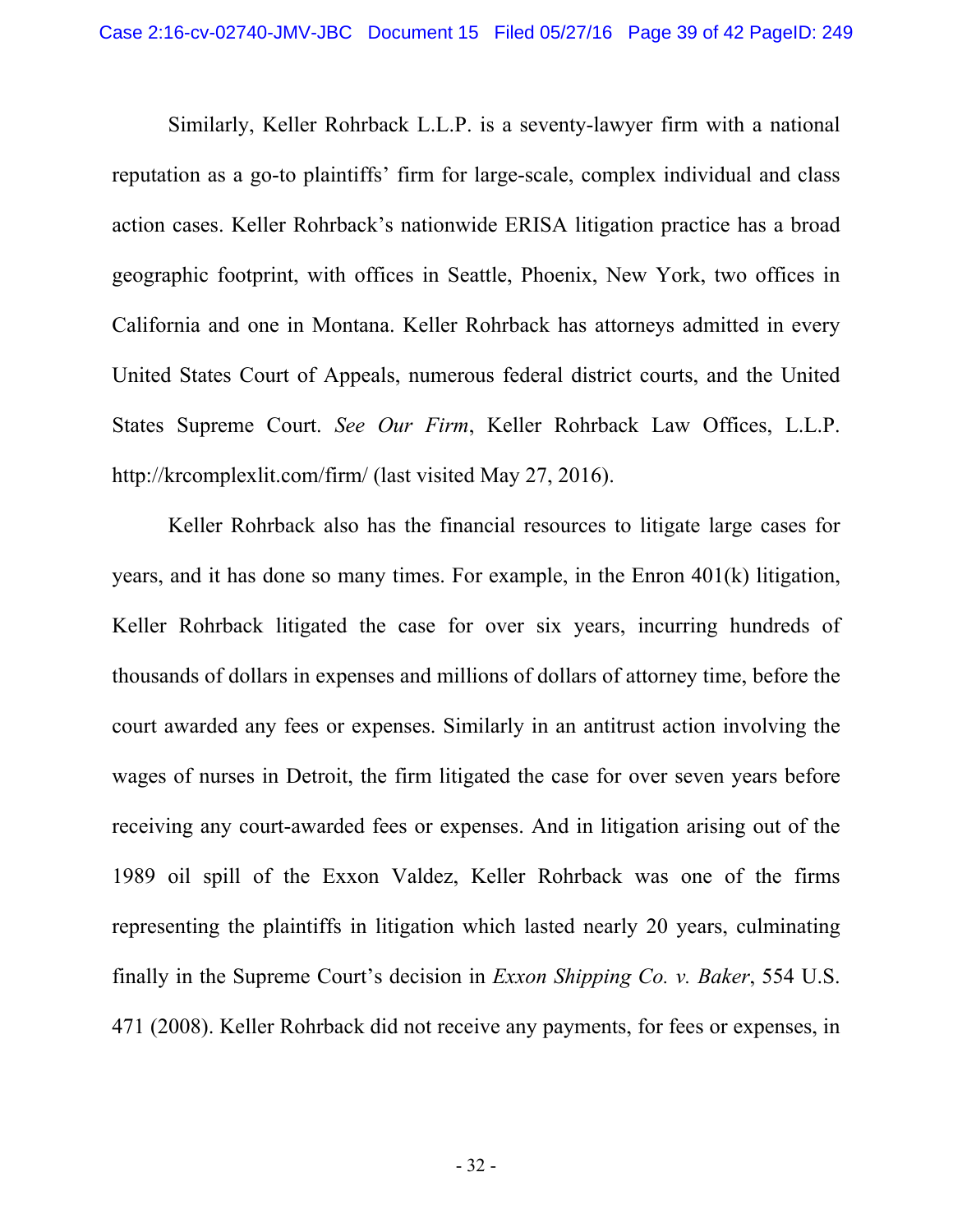connection with its services as class counsel until the following year, a full 20 years after the spill. Kilgard Decl. ¶ 25.

Both Cohen Milstein and Keller Rohrback have the personnel and resources necessary to pursue a case of this magnitude, as they have demonstrated in numerous large-scale class actions and other complex cases. Both firms pride themselves on the quality of legal work and their ability to litigate zealously and creatively with the highest ethical standards – attributes that courts across the country have recognized. For example, in 2015, Cohen Milstein was named as one of the ten "Most Feared Plaintiffs Firms" for the third year in a row. Handorf Decl. ¶ 43. Together, the firms possess extensive in-house document hosting and management capabilities and are well-versed in conducting discovery on a nationwide scale, including negotiating and developing discovery protocols for the production of electronic and other documents, in-house database development, document processing, hosting, and review. They use cutting-edge technology and case management techniques in the preparation and trial of complex cases.

Cohen Milstein and Keller Rohrback's combined experience and resources will allow them to streamline the litigation and create efficiencies unavailable to other firms. Thus, the resource factor under Rule 23(g) also favors appointment of Plaintiff Garbaccio's proposed Interim Co-Lead Counsel. Finally, Cohen Milstein and Keller Rohrback have a long-standing, cohesive relationship working together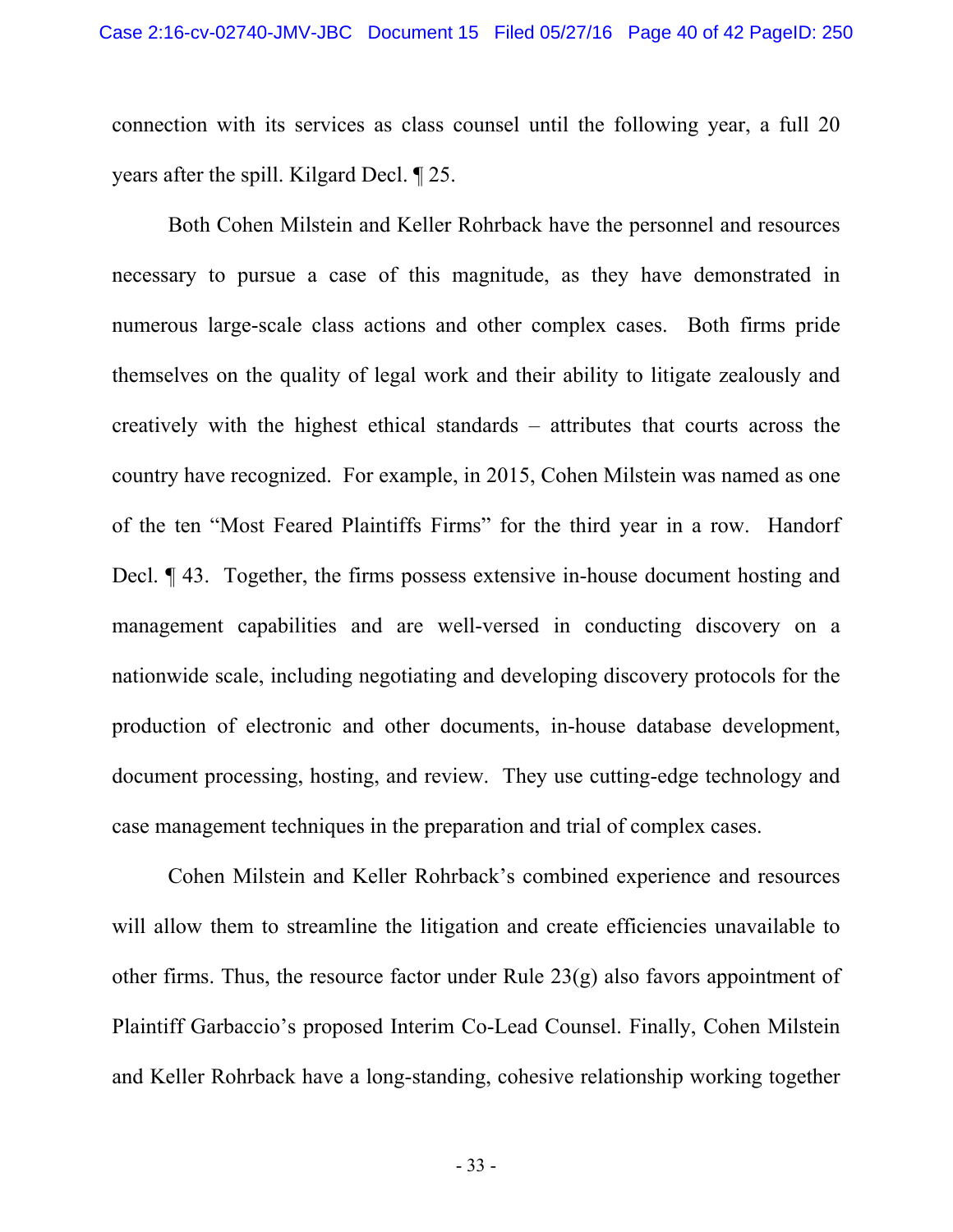on complex matters, including ERISA cases. They have demonstrated an ability to work together efficiently, effectively, and collaboratively in these cases, which assures the highest level of representation for Plaintiffs and the Class.

In sum, Plaintiff Garbaccio respectfully submits that, based on the four factors of Rule 23(g), Cohen Milstein and Keller Rohrback are best able to represent the interests of Plaintiffs and the Class and should therefore be appointed Interim Co- Lead Counsel.

#### **III. CONCLUSION**

For the foregoing reasons, Plaintiff Garbaccio, though her counsel, respectfully requests that the Court: (a) consolidate the above-captioned actions; (b) appoint Donna Garbaccio as Interim Lead Plaintiff; and (c) appoint Cohen Milstein and Keller Rohrback as Interim Co-Lead Counsel as set forth in Plaintiff's proposed Order.

RESPECTFULLY SUBMITTED this 27th day of May, 2016.

*/s/ Scott Lempert*  Scott Lempert, NJBN 035281995 Karen L. Handorf, *pro hac vice pending* Michelle C. Yau, *pro hac vice pending*  Julie Goldsmith Reiser, *pro hac pending*  Kira L. Hettinger, *pro hac vice pending* **COHEN MILSTEIN SELLERS & TOLL, PLLC** 1100 New York Avenue, N.W. Suite 500, West Tower Washington, DC 20005